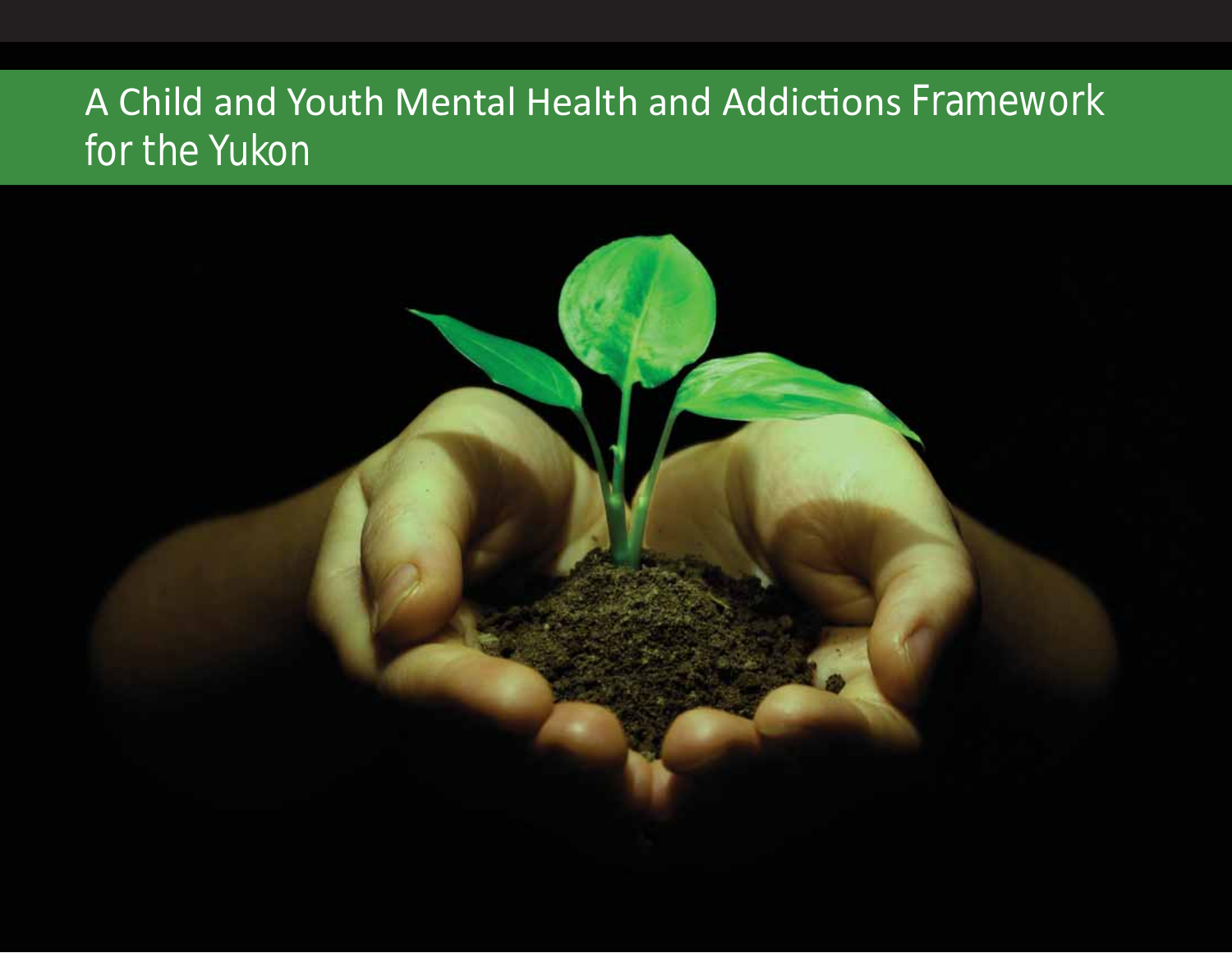# Acknowledgments

This research was funded by the Canadian Institutes of Health Research through an Evidence-Informed Health Care Renewal (EIHR) – Health Care Renewal Policy Analysis Grant. The research team, comprised of Gillian Mulvale, Stan Kutcher, Glen Randall, Pat Wakefield, Chris Longo, Julia Abelson, Judi Winkup and Jess Wishart would like to thank the more than 98 people from the Yukon who participated in key informant interviews and focus groups, the 11 people from other jurisdictions who participated in key informant interviews, and the clinicians who participated in the Clinical Workshop. All of these people generously shared their insights and experiences to support the development of a framework to improve child and youth mental health and addictions care in the Yukon.

The research team would also like to thank the Yukon Working Group and Paddy Meade, Deputy Minister in the Department of Health and Social Services, who partnered with us throughout this study. A special thank you goes to Marie Fast, Clinical Manager, Mental Health Services for her tremendous dedication to this work. It has been a pleasure and a privilege to partner on this research.

Mulvale, G., Kutcher S., Winkup J., (2014) A Child and Youth Mental Health and Addictions Framework for

Particular thanks go to:

- Judi Winkup for her exemplary dedication as Research Coordinator
- Jess Wishart for her tremendous contributions as Research Assistant
- Alison Mulvale for the design and layout of this document
- Lydia Garland for her contributions to the project.

the Yukon. McMaster University, Hamilton ©2014

**How to Cite**



Inspiring Innovation and Discovery



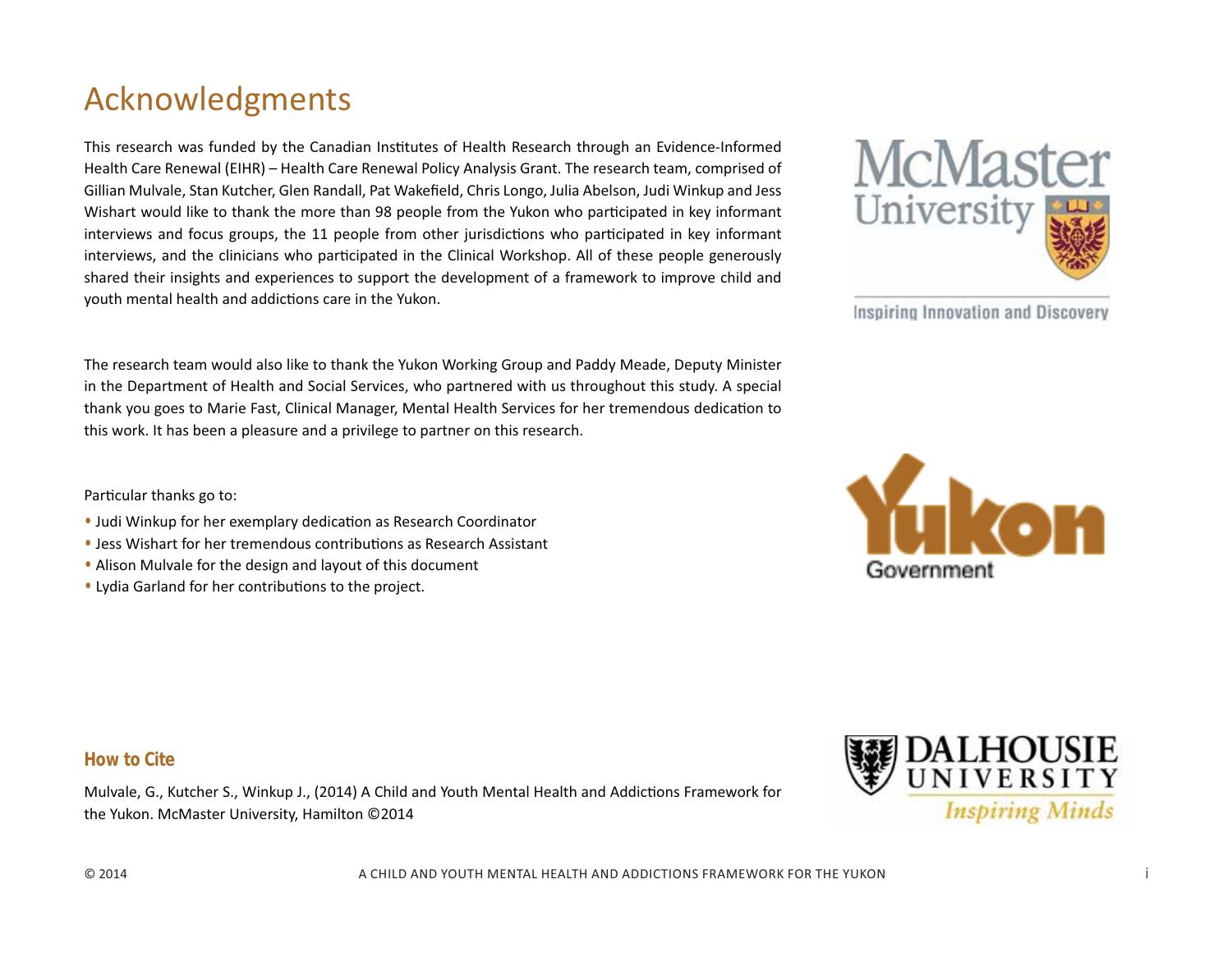# Contents

 $\,$  ii

| 1.  |                                                                     |
|-----|---------------------------------------------------------------------|
| 2.  |                                                                     |
| 3.  |                                                                     |
| 4.  |                                                                     |
| 5.  |                                                                     |
| 6.  |                                                                     |
| 7.  |                                                                     |
| 8.  |                                                                     |
| 9.  |                                                                     |
| 10. |                                                                     |
| 11. |                                                                     |
| 12. |                                                                     |
| 13. |                                                                     |
| 14. |                                                                     |
| 15. |                                                                     |
| 16. | Appendix 1: Integration of Mental Health and Addictions Services 15 |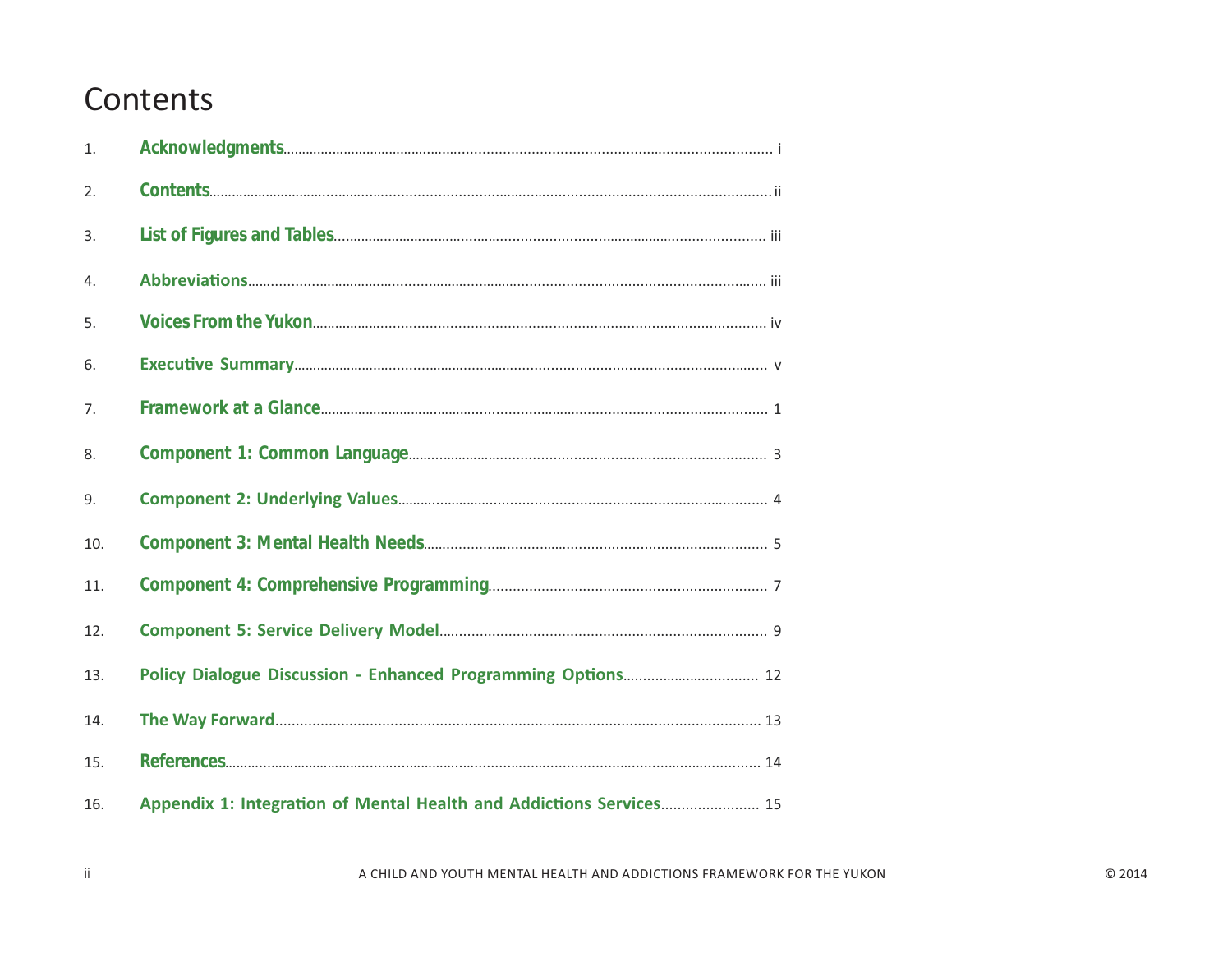# List of Figures and Tables

| <b>Number</b> | <b>Figure Title</b>                                                    | Page |
|---------------|------------------------------------------------------------------------|------|
| Figure 1      | <b>Framework Overview</b>                                              |      |
| Figure 2      | <b>Support for Framework Values Among Policy Dialogue Participants</b> | 4    |
| Figure 3      | <b>Mental Health Needs Across the Population</b>                       | b    |
| Figure 4      | <b>Comprehensive Programming Elements</b>                              |      |
|               | Figure 5 A Cascading Service Delivery Model                            | q    |

| <b>Number</b> | Table Title                                                        | Page |
|---------------|--------------------------------------------------------------------|------|
| Table 1       | <b>Estimated Prevalence of Mental Disorders in Child and Youth</b> | 6    |
|               | Table 2 Core Foundational Elements                                 | 11   |

# Abbreviations

| CSP         | <b>Clinical Services Plan</b>              |             | <b>ADHD</b> Attention Deficit Hyperactivity |
|-------------|--------------------------------------------|-------------|---------------------------------------------|
| <b>CYFN</b> | <b>Council of Yukon First Nations</b>      |             | <b>Disorder</b>                             |
| FN.         | <b>First Nations</b>                       | ASD         | <b>Autism Spectrum Disorders</b>            |
| <b>HSS</b>  | <b>Health and Social Services</b>          | <b>PTSD</b> | <b>Post Traumatic Stress Disorder</b>       |
| <b>KDFN</b> | <b>Kwanlin Dun First Nation</b>            |             |                                             |
| MHS         | <b>Mental Health Services (the Agency)</b> |             |                                             |

- **NGO** Non Government Organizations
- **OOT** Out of Territory
- z' **Yukon Government**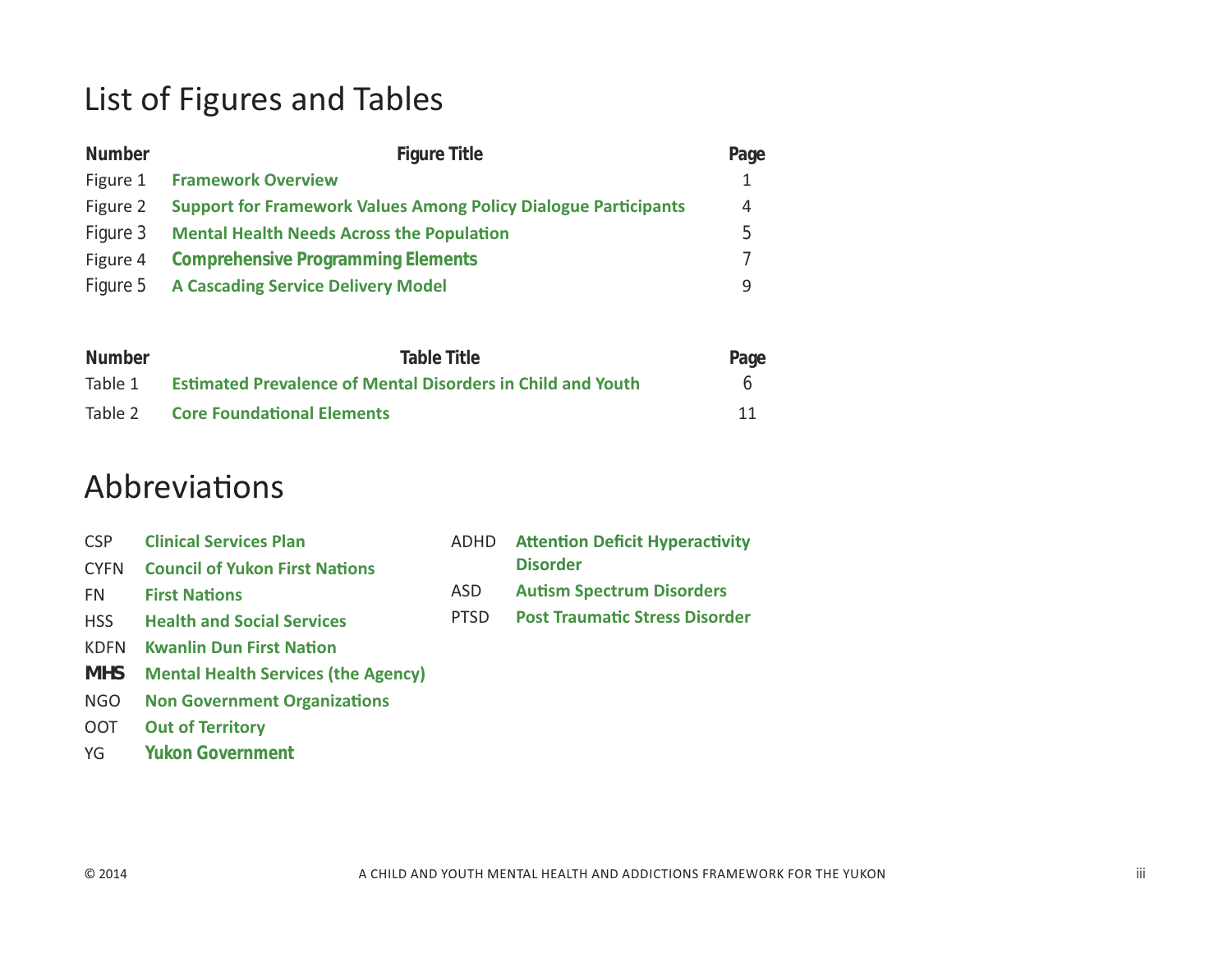# Voices from the Yukon

*"…I believe that the government itself should reach out more on mental health….they should bring it out in the open a lot more…."*

# **[Youth]**

*"I think your kids bring you to your knees when there's problems with them. You are constantly looking at what kind of parent you were, whatever you did wrong…did I push him*  too hard, did I do this, did I ignore him, all that kind of stuff. But yeah, I was having a really *hard time, time to focus, depression, all of those things."* 

# **[Family Member]**

*"We really… focus on professionals coming into our community and helping us but we need to get those professionals to help us develop the skills because we're the ones that need it."*

# **[First Nations Participant]**

*"…here we are,…trying to deal with somebody's mental health … they are seeing someone else for trauma and someone else for addictions, and it's really hard to keep it all coordinated. And I thought to myself, if it's hard for you I wonder what it's like for the client."*

# **Service Provider]**

*"…we need to get through the silos to free up resources…let's open this thing up because we Can't own mental health and addiction. This is ridiculous. We do not have the capacity to be everything for everybody. And there are certain things that we should not do."*

# **[Policy Advisor]**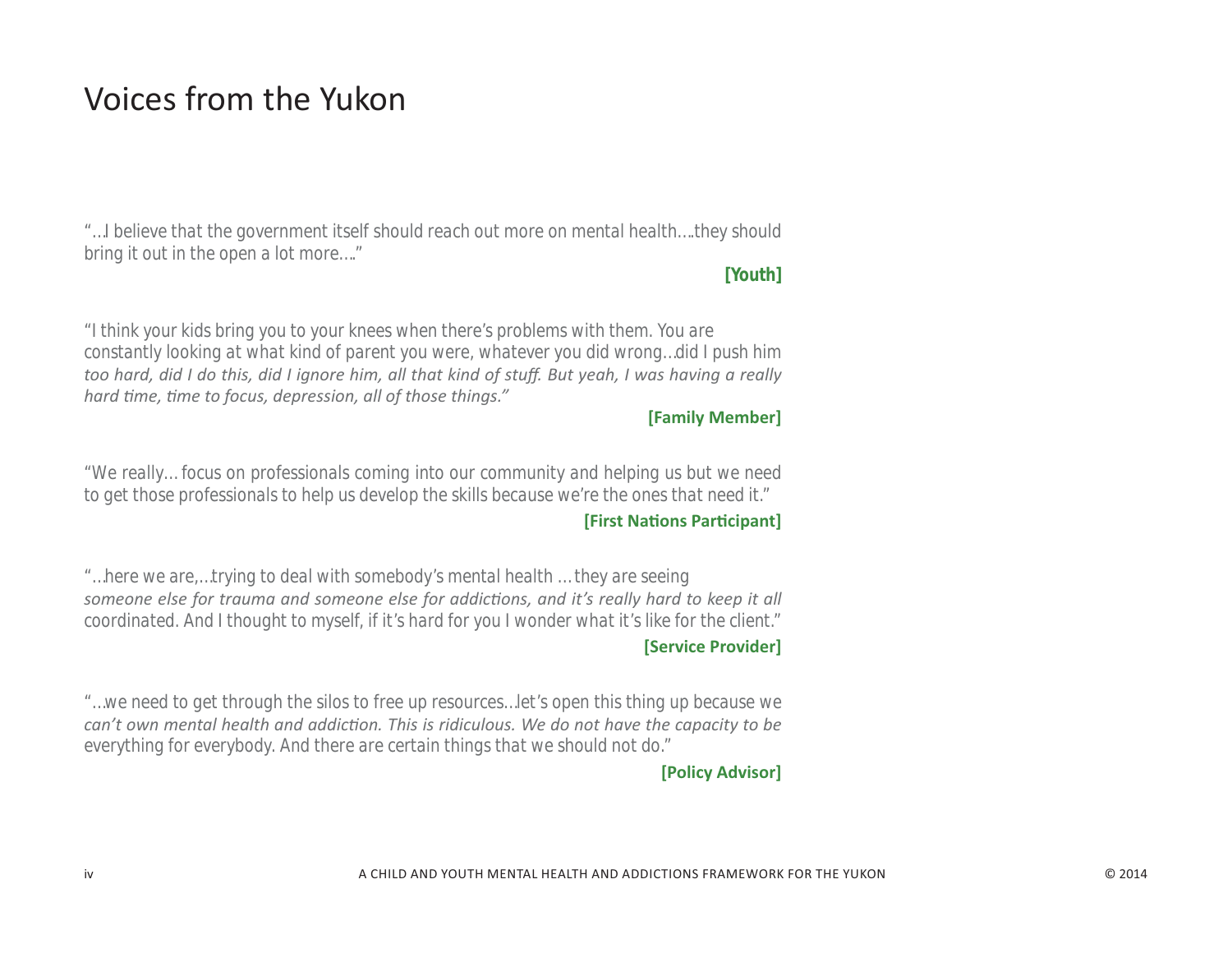# Executive Summary

### **The Framework Development Process**

• This framework was developed through a partnership of researchers from McMaster and Dalhousie Universities, and a working group from across Yukon HSS and Education departments, KDFN and the CYFN.

• The framework incorporates feedback from interviews and focus groups with nearly 100 people in the Yukon including the voices of young people with mental disorders, families, service providers, and policy makers from Whitehorse and rural Yukon that identified strengths and gaps in services.

• Key informants from elsewhere in Canada and other countries shared their approaches and advice with Yukon.

• General support and suggestions on a draft of the framework were received at a policy dialogue held in May 2014, which brought together young people with mental disorders, service providers, policy makers and individuals from three FN communities, and the CYFN.

• The proposed child and youth mental health framework espouses a needs-based approach that uses severity of mental health care needs as the metric for access to mental health care and for designing a framework to meet those needs.

• The starting point for all components of the framework is to first address the most serious/ acute mental health care needs, and then continue down the spectrum of needs.

#### **Eramework Overview**

#### **The framework:**

• is based on the best available evidence on what works when it comes to meeting the mental health and addictions needs of children and youth, combined with the experience and wisdom of practitioners, service recipients, program managers, and policy makers in the Yukon.

• lays out a vision for a comprehensive continuum of mental health and addictions care programming across the domains of promotion, prevention, treatment & ongoing care, and research & evaluation tailored to the Yukon context.<sup>1</sup>

• recognizes the importance of promoting mental well-being, preventing and providing care for mental health problems & providing evidence-based treatments for mental disorders.

• adopts an integrated approach to mental health and substance use disorders. Youth who present with a substance use disorder should be assessed for mental disorder and treated. Vice versa for youth with a mental disorder.

- is made up of several components:
- **o** Core Values
- **o** Common Language
- **O** Mental Health Needs
- **o** Comprehensive Programming
- **o** Service Delivery Model
- is informed by Evergreen, (Kutcher & M<sup>c</sup>Luckie, 2010) Canada's national child and youth mental health policy framework.

# **Implementation Considerations**

#### **The framework:**

• is intended to assist decision makers in strategic planning, priority setting and resource allocation.

- Emphasizes the need for collaborative processes across government departments, First Nations communities, agencies, and the private sector as they work toward common goals.
- is built upon and supports the notion that young people and their families must help shape all mental health and addiction care activities. A system of care must be based on and responsive to their needs.
- recognizes the importance of strengthening child and youth mental health services in all Yukon communities.
- allows children, youth and their families to receive care in their home communities to the greatest extent possible and establishes a rational and efficient means of ensuring that children and youth with more complex needs are able to access care from the most appropriate specialized services and providers.

**Important Note:** This approach will require transformative thinking, strong leadership and is achievable within the economic, cultural and socio-political realities of the Yukon. It is consistent with the Clinical Service Plan (CSP) (Health Intelligence, 2014)

<sup>1</sup>The framework does not attempt to address all of the social determinants of health such as income and poverty that influence child and youth mental health in the Yukon, which were beyond the scope of this work. The framework speaks to a few key social determinants, such mental health literacy, stigma, housing, and availability of mental health services and care across the territory.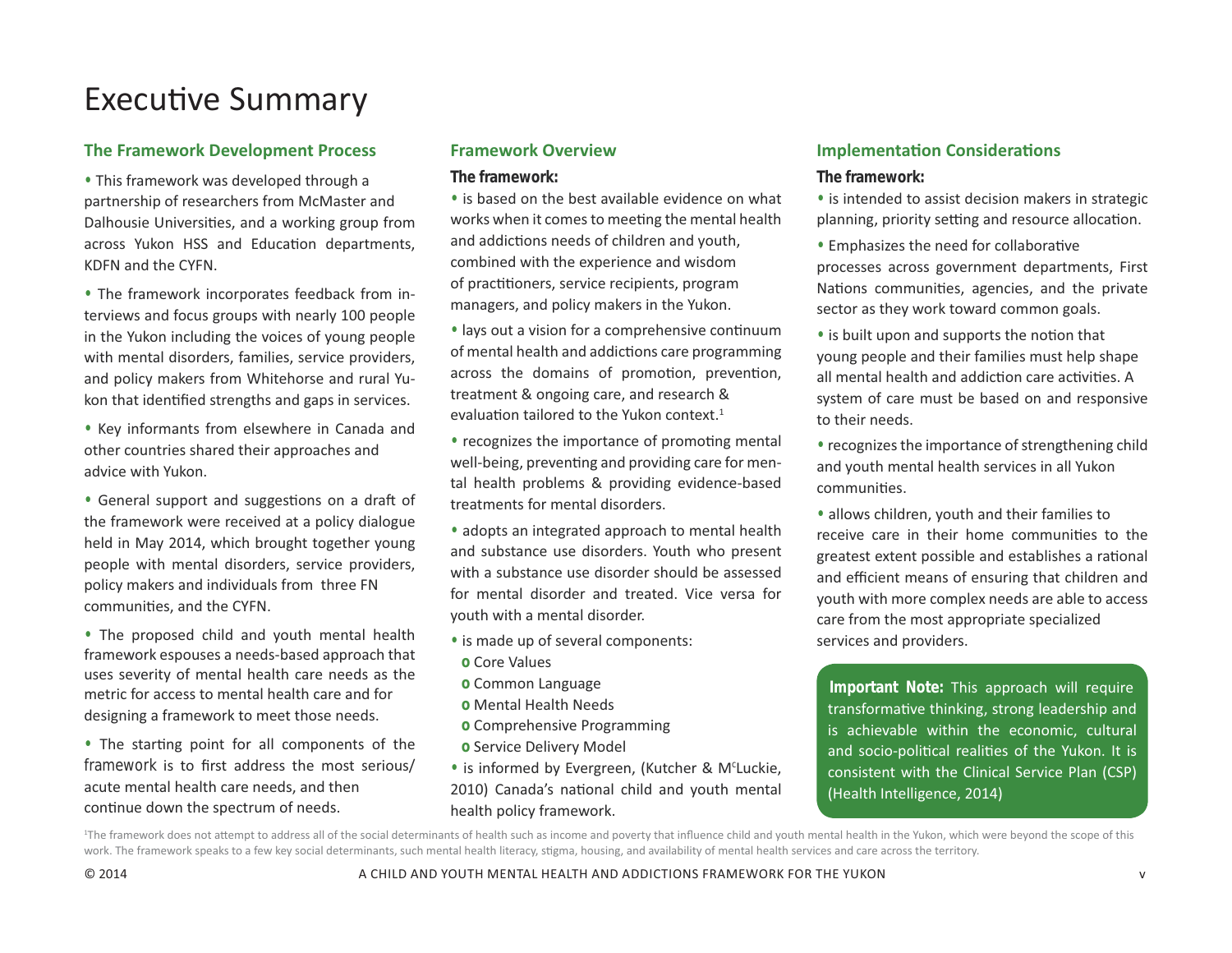# Framework At A Glance: Putting the Pieces Together

# **About the Framework:**

This section presents an overview of the framework in its entirety and illustrates how each of the components work together to address the mental health care needs of Yukon children and vouth. **Components 1 and 2 are shown as rectangles** and form a foundation built on mutual understanding

and shared values. Components 3, 4, and 5 are **illustrated as triangles** which outline population **Mental Health Needs (Component 3), Compre**hensive Programming required for a young person at each level of need (Component 4) and Service Delivery Model within the Yukon (Component 5).

# **FIGURE 1: Framework Overview**



FIGURE 1 A common language and underlying values are the basis for a framework that outlines population mental health needs, services and programming at each level of need and service delivery throughout the Territory. Within each triangle the most serious mental health needs are presented first.

While these components are represented as distinct they are in fact interconnected. Within each component, the most serious mental health care needs are represented first, regardless of the triangle's orientation or placement within the overall framework.

For example, young people with highest mental health needs make up the smallest proportion of population needs ("Mental Disorders" in Component 3) require the most intense and broadest array of programming ("Mental Health Services" in Component 4). These specialized services are delivered in Whitehorse and OOT by Dental Health Services (*MHS*) (Component 5).

In contrast, all people experience Mental Distress (Component 3); they can be assisted through a narrow range of programming (Promotion & Prevention in Component 4) that is available in all communities ("Across the Yukon" in Component 5).

### **Navigating This Document:**

In the pages that follow, the connection between the individual components and the overall framework is shown by the shaded area of the mini-figure at the top right of selected pages. When reading the document on-line, you can navigate to the component of interest by clicking on the corresponding shape in the 'Framework At a Glance' figure or the mini-figures in the rest of the document.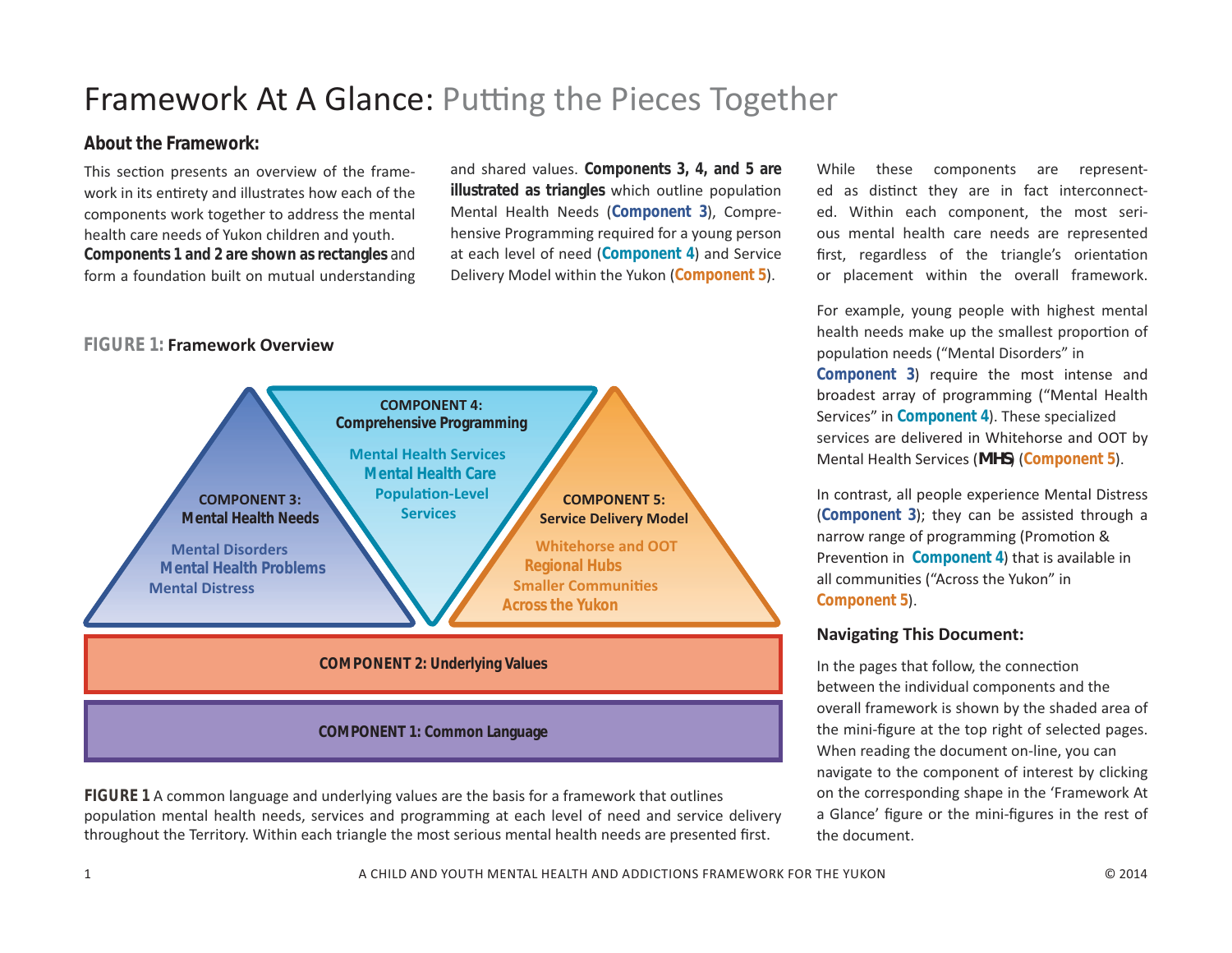# **Component 1: Common Language**

The framework uses familiar terms in very specific ways. For example, mental health care spans the spectrum of promotion, prevention, treatment and ongoing care whereas mental health services is a highly specialized component of mental health care. The Government of the Yukon delivers specialized mental health services through Mental Health Services (*MHS)*. Component 1 defines these and other terms in order to build a common understanding across all departments, agencies, and providers that offer mental health care to Yukon children and youth.

#### **Component 2: Underlying Values**

The set of five values (child, youth and famlycentred; integrated/coordinated; aligned and accessible; builds capacity; evidence-based and acountable) proposed by a subgroup of the Yukon Working Group received widespread endorsement at the policy dialogue. Cultural competency was an additional value proposed by participants.

### **Component 3: Mental Health Needs**

This component outlines mental health needs across the spectrum for children and youth, and addresses the complex relationship between mental health and addictions needs.

• Of all those who are receiving mental health care, % have a diagnosable mental disorder and of those % have a severe or complex presentation The remainder have a mild to moderate presentation. Mental Disorders are shown at the top of the triangle.

• The remaining <sup>3</sup>⁄4 of young people who are receiving mental health care have mental health problems that arise due to life circumstances (e.g. grief, problems in school) that are serious enough to require care such as counseling.

• The bottom of the triangle represents mental distress which is expressed by all children and young people in response to everyday challenges (e.g. losing homework, fight with a friend).

### **Component 4: Comprehensive Programs**

• People with severe and complex mental disorders require the most comprehensive programming, such as assessment, treatment and wrap around services.

• Children and youth with mild to moderate mental disorders require a narrower range of services focused on treating or managing the disorder.

• Children and youth with mental health problems (e.g. grieving loss of a loved one) require access to support and counselling.

• Programs to prevent some mental health problems and mental disorders include a range of universal and targeted programs (e.g. mental health literacy, home visiting programs for young moms)

• Programs to promote mental well-being provide children and young people with opportunities to develop competencies, confidence and connection. These lie outside the health and social services and are typically associated with sports, recreation, the arts etc.

#### **Component 5: Service Delivery Model**

A cascading model puts mental health care, and the identification and referral of youth/families with mental disorders into each Yukon community, with telehealth support from regional hubs and specialized services in Whitehorse and beyond.

• The cascading model puts access to mental health care into each Yukon community and is consistent with Yukon's Clinical Services Plan.

- All health and social service providers will be able to identify children and youth with serious and complex mental disorders, and refer them to specialized mental health services.
- Health and social service providers with advanced training can provide assessment and treatment for mild to moderate mental disorders, and counselling support to youth with mental health problems.
- These services may be provided by local health and social services providers, itinerant providers located in regional hubs, or through telehealth.
- Consultative support to health and socials services providers is available through regional hubs, Whitehorse or out of territory experts.
- Promotion and prevention programs will be delivered by health and human service workers with basic training in all communities.
- The cascading model depends on four core elements: system-wide mental health competency training; telehealth linkages between small communities, regional hubs and specialty services; a common data set: and a website that offers facilitated mental health information and support.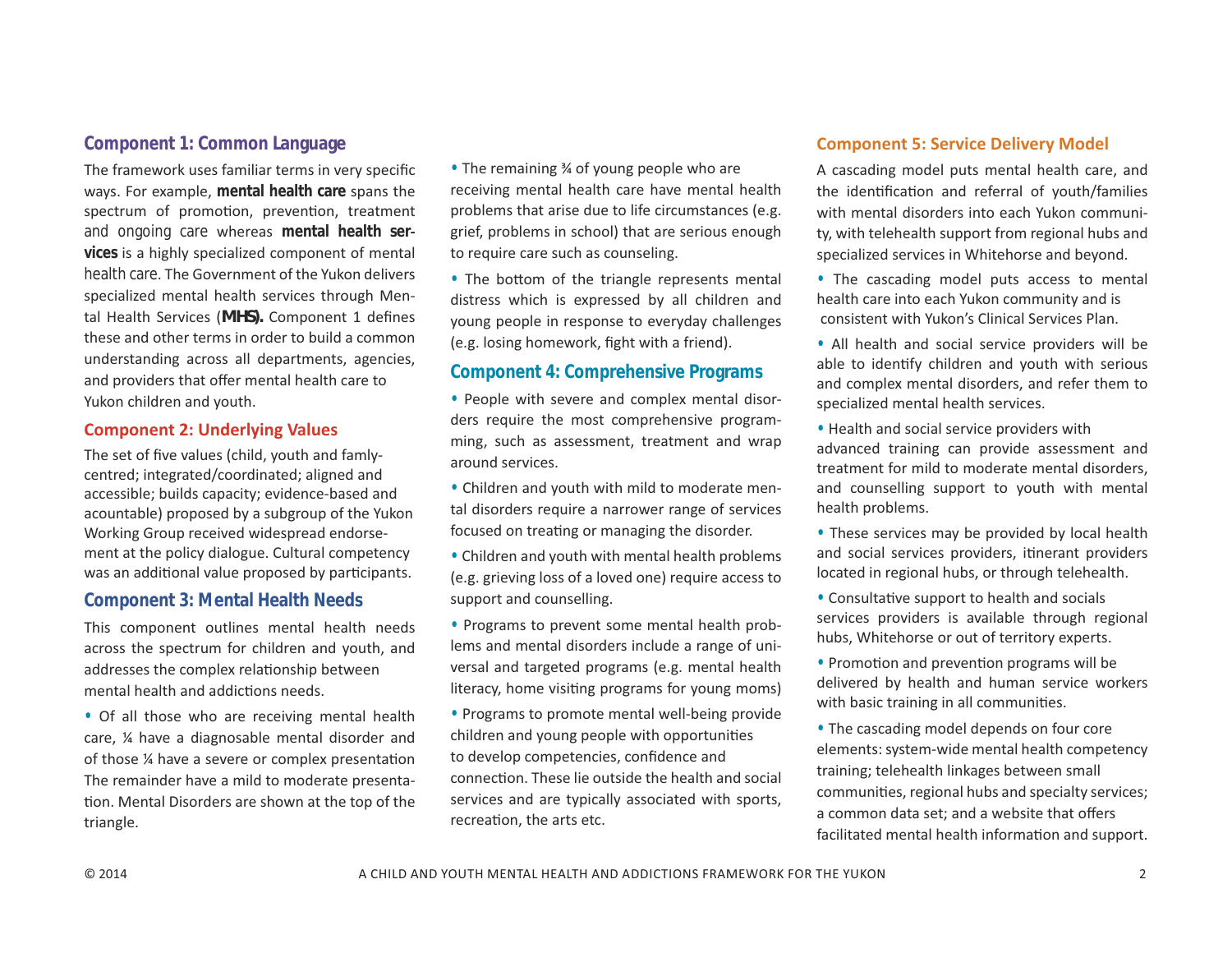# Component 1: Common Language

The framework uses familiar terms in very specific ways that may differ from common usage.

#### **Mental Health and Well-being**

A child's capacity to successfully adapt to life circumstances that is developed in a manner appropriate to his or her age and capabilities. It does not mean the absence of negative emotional states. A person can be mentally healthy even while experiencing mental distress, mental health problems and/or mental disorder.

#### **Mental Health Care**

Spans the spectrum of promotion, prevention, treatment and ongoing care. It is provided in the community and is delivered across all health and human service provision organizations.

#### **Mental Health Services**

A highly specialized component of mental health care that is targeted to young people with severe and complex mental disorders, plus consultative support to primary care providers. The agency that offers these specialized services within Yukon is Mental Health Services (MHS). The Framework calls for an expanded MHS with new roles.

#### **Mental Health Promotion**

Programs, supports and services geared to fostering positive mental health and well-being for the population.

#### **Human Services**

A wide range of services that endeavor to improve the lives of youth and families offered by government and NGOs across education, social services, justice & recreation programs.

### **Primary Health Care**

Refers to services at the first point of health system contact, which will vary in different communities. Primary Health Care services are not restricted to services provided by a physician or nurse.

#### **Mental Disorders**

Range in severity and arise from a complex interplay between genes and environment and are diagnosed by trained health care providers using internationally established and recognized criteria (DSM V and ICD 10) (American Psychiatric Association, 2013; World Health Organization, 2010).

#### **Mental Health Problems**

Are emotional, cognitive and behavioural difficulties associated with significant environmental stressors (such as loss of a loved one, family disintegration, etc.) and result in functional impairment.

#### **Mental Distress**

Experienced by everyone. It is part of mental health and is the expected response to usual life stressors and leads to adaptation and resilience.

#### **Substance Use Disorders**

A group of disorders diagnosed based on criteria set out in the DSM V. Substance use disorders are categorized by substance (e.g., alcohol use disorder; opioid use disorder) and range from mild to severe.

#### **Substance Misuse**

Refers to the use of substances with the potential for harm because of the way they are used or the circumstances in which they are being used.



Substance misuse may have negative impacts on cognitive functioning, judgment, the ability to make decisions, and may lead to high risk activities, legal and/or financial problems and relationship problems.

# **Wrap Around Model of Care**

Requires that youth with severe and/or complex mental disorders who need additional supports be assigned a case manager in *MHS*. This worker links therapeutically with the youth and family to meet agreed upon goals and outcomes and coordinates care from human services providers to meet the youth's needs.

# **Policy Dialogue Feedback**

Concern was expressed by some participants at the policy dialogue that terms such as mental health problems and mental disorder carry negative connotations and contribute to stigma. The ensuing discussion stressed the importance of using these terms in order to deal directly with stigma. Otherwise suggested terms such as 'brain health disease' would soon become equally stigmatized.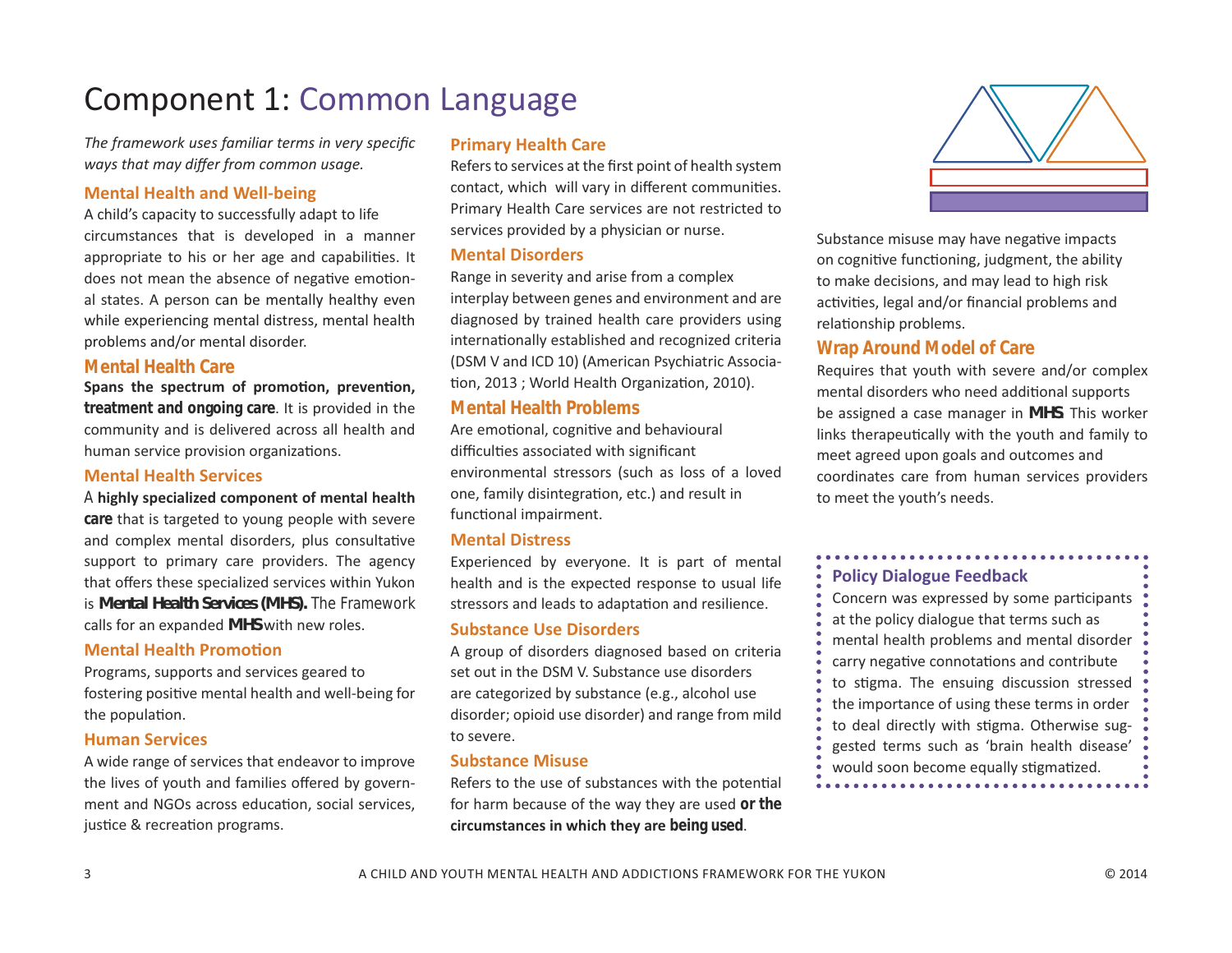# Component 2: Underlying Values

# **Establishing Common Values**

A subcommittee of the Yukon Working Group prepared the following list of core values. Key pad voting was used at the policy dialogue to assess the acceptability of these values to the larger stakeholder group. The results of voting are shown in **Figure 2.**

In addition to voting on each value separately, dialogue participants were asked: "To what extent do you agree or disagree that overall these values capture what is essential to guide development and implementation of the framework?"

# **Child, Youth and Family-centred**

Services and supports respect and enhance the evolving capacity of children and youth to make decisions and master skills; develop their needs, talents, interests and strengths; foster positive relationships; allow for cultural safety/expression; and respect the role of families in raising children.

# **Integrated and Coordinated**

A shared vision and goals provide the foundation for integration and coordination within Health and Social Services; across agencies, governments & sectors.



# **Aligned, Accessible**

Children and youth have access to opportunities, supports, programs, care and services that match their diverse needs.

# **Builds Capacity**

The capacity of service providers and communities is continually enhanced to enable children and youth to receive appropriate support based on evidence-based practices in their home community wherever possible.

### **Evidence-based and Accountable**

Decisions related to mental health are grounded in the best-available scientific knowledge and practices. Learning through reflection and evaluation is a continuous process.



Strong support for and agreement with the subcommittee's proposed values was shown. An additional value, cultural competency, was suggested for inclusion by dialogue participants. Additional work is required to determine how to incorporate this important underlying value.

\*Some participants indicated they confused the number for strongly agree with strongly disagree; therefore the extent of support is likely greater than indicated here [notably for child & family centred]

# FIGURE 2: **Support for Framework Values Among Policy Dialogue Participants\***

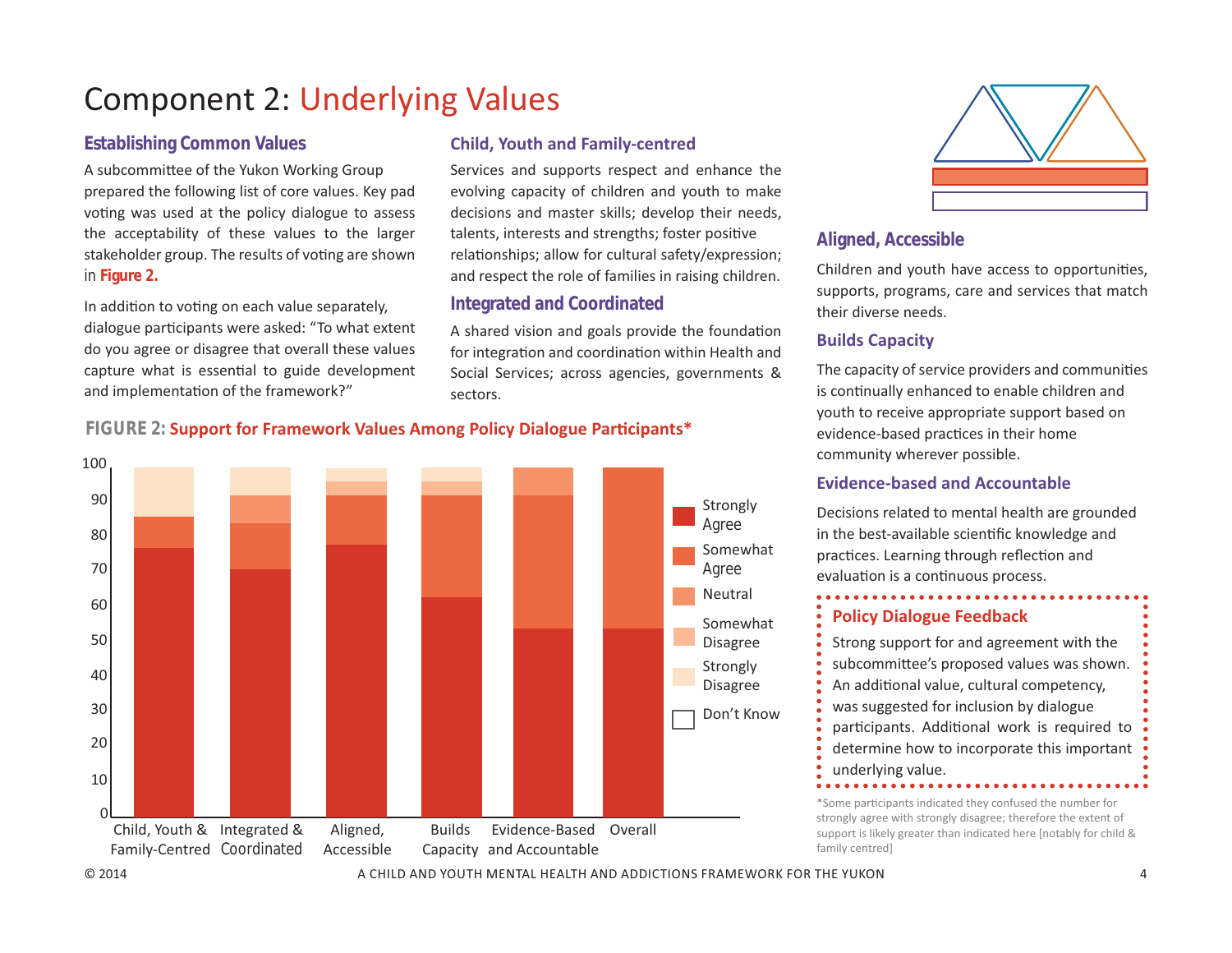# **Component 3: Mental Health Needs**

# FIGURE 3: Mental Health Needs Across the Population



FIGURE 3 illustrates the range of mental health needs and their prevalence across the general population of children and youth. The most intense care needs are for those with mental disorders, shown at the top of the figure, followed by the less intense care needs of those with "mental health problems".



# **Understanding Mental Health Needs**

A child and youth mental health framework must address mental health care for a broad spectrum of needs across the population as shown in Figure 3. The most intense care needs are for those with mental disorders, shown at the top of the figure, followed by the less intense care needs of those with "mental health problems" to consideration of needs of those experiencing "mental distress".

Important Note: People do NOT progress through a spectrum of these difficulties, beginning with distress and ending up with disorders. Rather, it is possible to be in more than one of these categories at the same time. For example a young person, may have schizophrenia (mental disorder); be grieving loss of a perent (mental health problem) and be upset because of losing his or her homework (mental distress).

### **Mental Disorders**

At any given time 10-15% of the population of children and youth will experience a mental disorder. Note that the prevalence of mental disorders among children increases with age. Estimates of prevalence of mental and substance use disorders based on epidemiological data and expert opinion are presented in Table 1.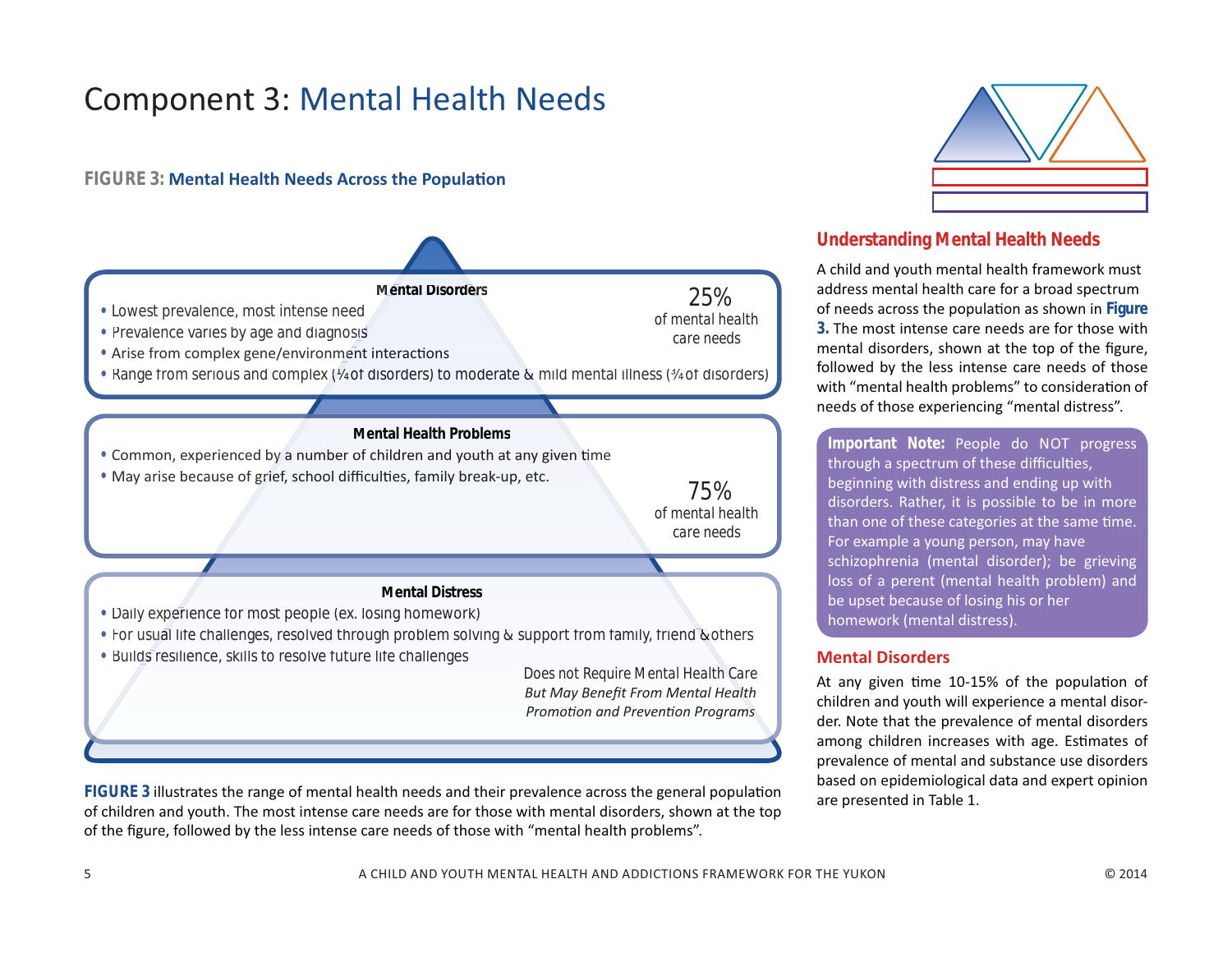• Mental disorders form the smallest proportion of population mental health care needs and are represented as the top, smallest portion of the triangle. Of these, % are serious or complex disorders and  $\frac{3}{4}$  are mild and moderate mental disorders.

#### **Severe and Complex Mental Disorders**

This category includes psychotic illnesses and bipolar illness, and depending on severity and complexity may include depression, PTSD, anxiety disorders, eating disorders, substance use disorders, and autism spectrum disorders among other disorders. Complexity varies depending on co-morbidities and particular circumstances of the young person.

#### **Mild to Moderate Mental Disorders**

Depending on severity, this category typically includes mild to moderate depression, anxiety disorders, ADHD, and may include some eating disorders and substance misuse.

#### **Mental Health Problems**

At any given time, a number of young people will be experiencing a mental health problem, and everyone will experience a mental health problem at some time in their life. Mental health problems represent % of total mental health care needs.

#### **Mental Distress**

Is experienced on a daily basis by everyone, is part of mental health and is necessary for optimal growth and development, including the development of resilience. By using their own problem solving skills and getting support from parents, other adults and peers, young people resolve mental distress and learn new skills that can be applied in future life challenges (e.g. losing homework, resolved when homework is found, learn to put homework in a better spot next time). People who avoid or do not learn how to embrace and resolve developmentally appropriate usual life stresses or "mental distress" may go on to develop difficulties coping that require future mental health care interventions.

### **Mental Health Promotion, Prevention and Mental Health Literacy Needs**

Are present across all of these populations. Mental health promotion and prevention needs also have a range of intensity, with universal needs for everyone, and specific needs for different high risk populations.

### **Understanding the Relationship Between Mental Health and Addictions**

• The relationship between mental health and addictions needs is complex and exists across a spectrum of needs. It is important that a mental health and addictions framework recognizes the complex relationship between mental health and addictions needs.

• People with a substance use disorder often have a concurrent mental disorder (such as alcohol use disorder and depression) and some people with a mental disorder have a concurrent substance use disorder. Some mental disorders increase the lifetime risk for developing a substance use disorder (e.g. ADHD and social anxiety disorder).

### **TABLE 1: Estimated Prevalence of Mental Disorders in Children & Youth<sup>1</sup>**

| <b>Mental Disorders</b>   | Rate per Hundred |
|---------------------------|------------------|
| Psychosis                 | $1 - 3$          |
| Depression                | $4-6$            |
| <b>ADHD</b>               | 3.5              |
| Conduct/ODD <sup>2</sup>  | 5                |
| Anorexia Nervosa          | $<$ 1            |
| Bulimia Nervosa           | $1 - 2$          |
| Substance Use<br>Disorder | $3 - 5$          |

<sup>1</sup>Note: these rates vary across the age span, with many disorders emerging after puberty so that some disorders will show increasing rates at older ages.

<sup>2</sup>ODD = Oppositional Defiance Disorder

### **Policy Dialogue Feedback**

. . . . . . . . . . . . . . . . .

Policy Dialogue participants found the overview of population needs as presented in the triangle to be very instructive. This serves as basis for understanding mental health system responses as spelled out in

Components 4 and 5.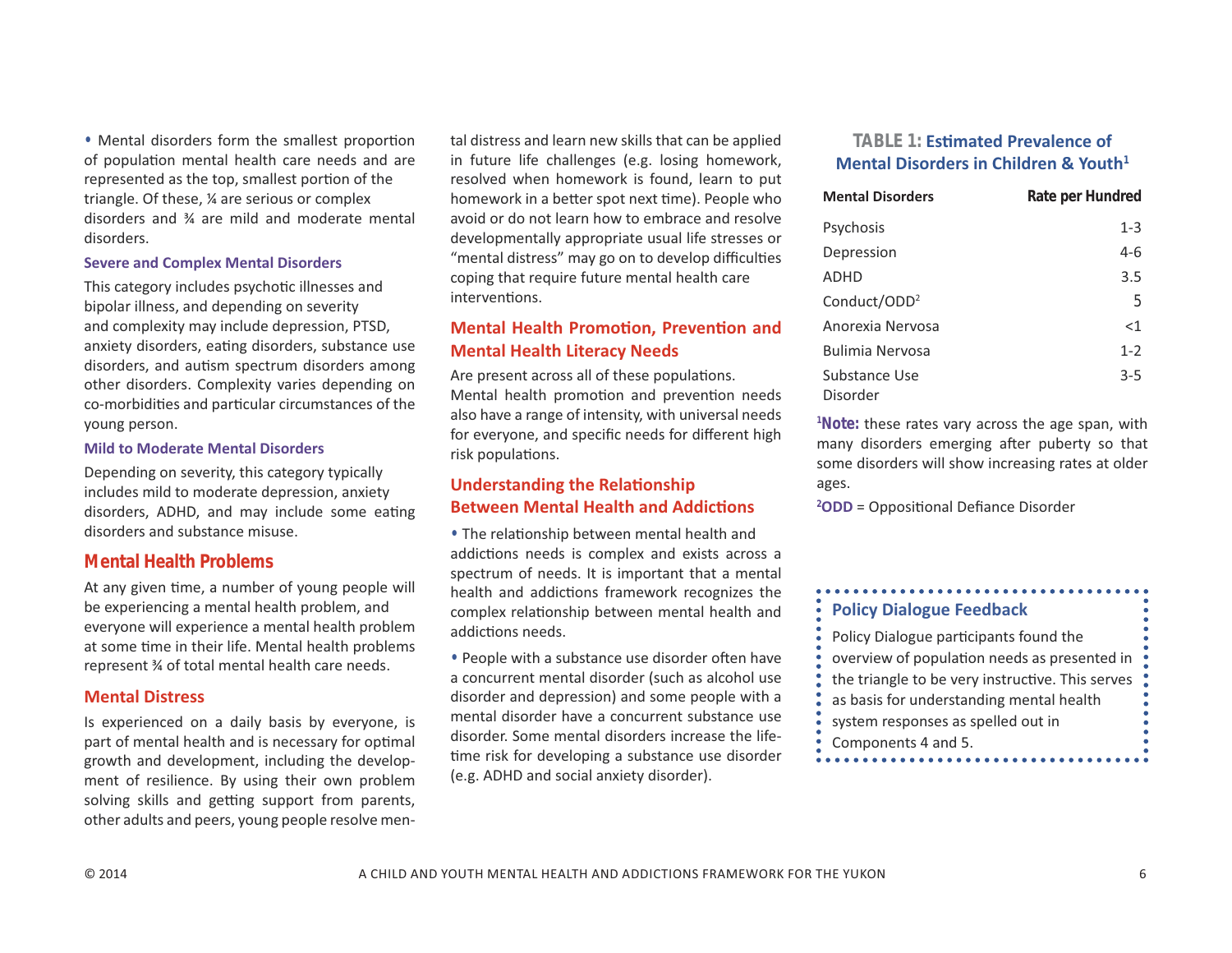# Component 4: Comprehensive Programming

# **FIGURE 4: Comprehensive Programming Elements**



FIGURE 4 The top of the triangle represents the broad range of programming required for the small number of people with intense needs, and the bottom of the triangle represents population-level promotion and prevention.



# **Åligning Needs With Programs & Treatments Across the Continuum**

**Important Note:** While the proposed model is couched in terms of mental health needs it is understood that references to mental health needs and mental health care are inclusive of addictions and co-occurring mental health and addictions needs.

• Interventions for mental disorders and mental health problems must be aligned with the needs οf young people and families. FIGURE 4 illustrates how mental health care and mental health services align with the full range of mental health heeds that were described in FIGURE 3.

• These interventions must be provided in a timely way by the most appropriate provider.

# **Specialized Mental Health Services Severe and Complex Disorders**

Young people with any serious and/or persistent mental disorders such as addictions, psychotic disorders and autism spectrum disorders are examples of young people and families that have complex care needs and may require wrap around services such as support workers, housing, supportive housing, respite and therapeutic foster care, vocational rehabilitation, individualized learning plans, and enhanced parenting support. In this approach, the family is supported by a case worker who coordinates services & reports to MHS.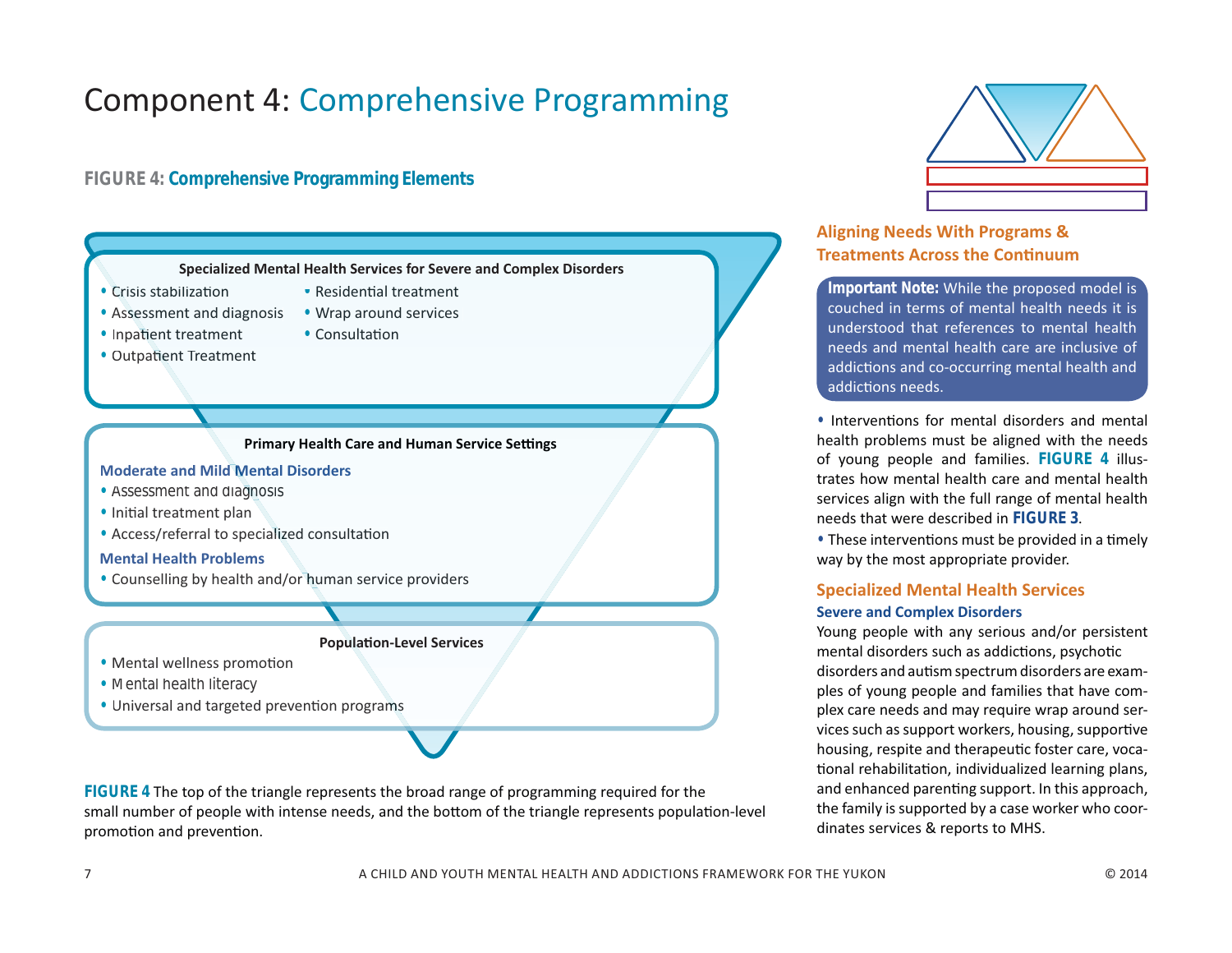• Other young people with severe mental illness will not require these additional supports, but will require mental health services. Mental health services must offer stabilization during acute crises, inpatient and outpatient treatment when required, with community-based follow up, assessment, diagnosis and ongoing care.

• Young people with medical and surgical illnesses being treated in hospitals that have co-morbid mental disorders may require consultation/liaison services (psychiatric/mental health consultations).

• Less severe mental health and addictions problems may require a brief stabilization service and ongoing community based care.

• Residential treatment may be required for Substance Use Disorders (SUDs) and for youth with substantial functional impairments.

# **Primary Health Care and Human Service Settings**

#### **Mild to Moderate Mental Disorders**

• Assessment, diagnosis, and ongoing care for mild to moderate disorders can be provided in primary health care with rapid access to speciality support and consultation through MHS.

#### **Mental Health Problems**

• Mental health care for mental health problems can be provided using counselling interventions either in primary health care or human service settings that are linked to community health and human services providers

#### **Population-Level Services**

• Encompass the whole population of children and youth with varying intensity.

#### **Mental Distress**

• May benefit from Mental Health literacy and social emotional learning programs that are universally available.

#### **Targeted Mental Health Promotion and Prevention**

• Programs provide support for those at higher risk. For example, targeted programs can provide support for young mothers, beginning in the pre-natal period and continuing to child's age five; screening to help identify those at risk, plus evidence-based post-natal support (home visitor model) and skills development for parents.

#### **Universal Mental Health Promotion and Prevention, Mental Health Literacy and Self-care**

• Examples of mental health promotion and prevention programs include: social emotional learning programs for elementary school children, as well as school mental health literacy curriculum for junior high and high school students that includes knowledge about mental health, mental illness, and treatments; decreases stigma and increases help-seeking efficacy.

# **Responding to the Complex Relationship Between Mental Health and Addictions**

• As much as we might like to place the categories of mental health and addictions needs and system responses into the columns and rows of a table or chart, this is not possible.

• Some people with a mental disorder will increase their use of substances to help them deal with the symptoms of the mental disorder (for example: nicotine for anxiety; alcohol for anxiety/depression). Furthermore, this may interfere with medications they are taking.

• A young adult who misuses substances (ex. binge drinking) may increase their risk for mental disorders, which may then require a system response. • With these scenarios in mind, it is critical that clinicians understand the complexity of the relationship between mental health needs and addictions. Youth who present with a substance use disorder should be assessed for mental disorder and treated. Vice versa for youth with a mental disorder.

**Important Note:** in addition to meeting the treatment needs that vary across the population, Component 4 addresses the programming required to promote the mental well-being of Yukon children and youth, to improve mental health literacy and prevent mental illness wherever possible. Mental health literacy and self-care programs to promote mental health will involve a mix of universal programs for all children and youth and targeted programs to populations at varying risk levels.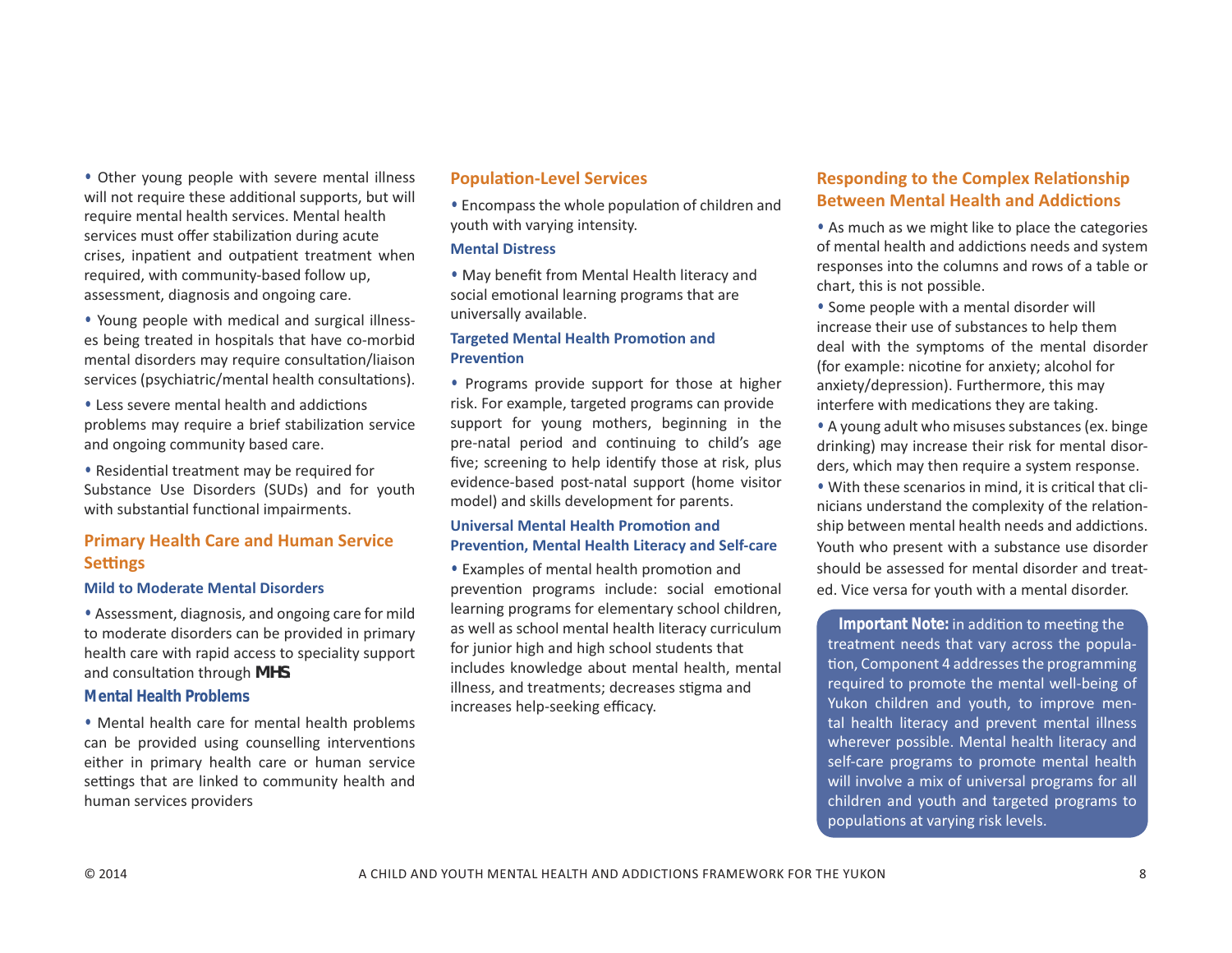# **Component 5: Service Delivery Model**

# **FIGURE 5: A Cascading Service Delivery Model**



FIGURE 5 The cascading model brings mental health care by health and human services providers with training in basic, advanced and enhanced mental health competencies to communities, regional hubs and provides access to specialized services in Whitehorse and OOT. It rests upon competency development, telehealth, a common database and electronic information and support as core elements.



# **A Cascading Model of Service Delivery** for the Yukon

FIGURE 5 presents a cascading model of mental health care delivery for the Yukon context that is consistent with the Clinical Services Plan (Health Intelligence, 2014). The model maximizes the use of existing health and human service providers with capacity to deliver mental health care across the full range of needs. The model puts mental health promotion, prevention, support, and the competencies for identification and referral of young people with mental disorders into each community.

. In this model, mental health care must be integrated into all aspects of health and human services offered by the territorial government, FNs governments, NGOs, and private sector practioners. It cannot exist independently of health care and cannot be viewed as nor act as a separate and unique entity. Mental health care competencies must be part of the toolkit of every health care provider and human services worker.

• The cascading model rests upon four core foundational elements which are essential to its success that are detailed in Section 5.1.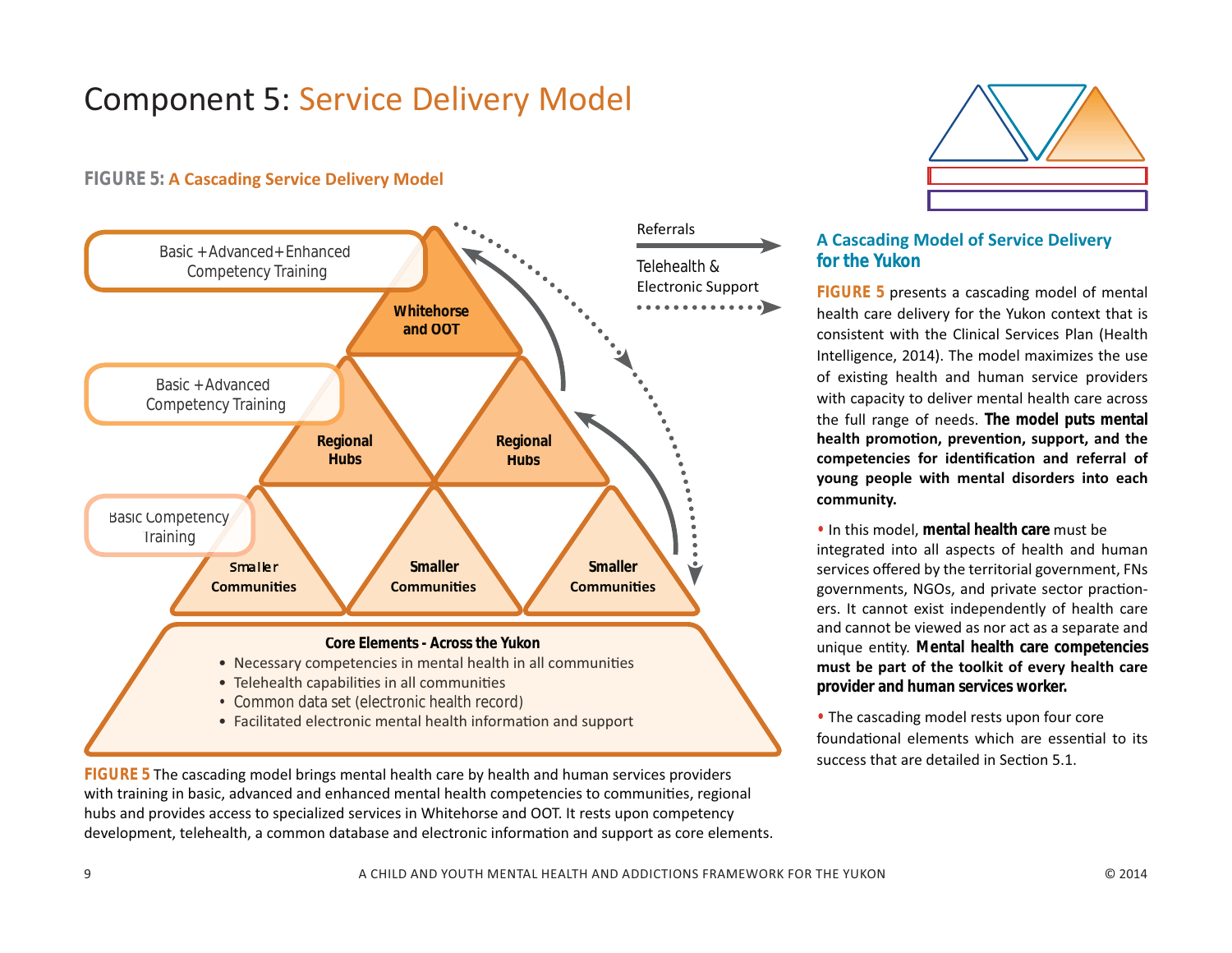#### **Whitehorse and OOT**

• Located in Whitehorse, the most specialized mental health services for children and vouth with severe and persistent mental disorders and complex needs will be provided by existing MHS staff with linkages to out of territory child and youth psychiatrists and specialists. In addition, *MHS* staff, pediatric and psychiatric physicians, private psychologists and other practitioners, and interested family physicians will receive enhanced competency training in the area of child and youth mental health. This creates a pool of providers who can provide consultation to health and human service providers across the territory. An expanded *MHS* will supervise training in mental health competencies as discussed on the next page.

**Important Note:** Several consistent messages emerged from the interview data. There were concerns about:

(i) the capacity of existing specialized services to meet the needs of children and youth with mental disorders;

(ii) the lack of mental health care where there is no diagnosed/diagnosable mental disorder: (iii) The frequency of itinerant services.

There was a clear message that young people, families and educators in communities outside Whitehorse need more timely and consistent availability of services.

# **Regional Hubs**

• Regional hub mental health care will be provided in primary health care settings by existing primary care providers and/or by human services workers with **advanced** competency training.

• The hub-located mental health services providers will be available for on-site consultations and provide collaborative care for youth referred by communities.

• Each hub will be supported by a telehealth consultation service from Whitehorse and will be able to refer to Whitehorse for most complex mental health needs.

#### **Smaller Communities**

• Community based providers (YG, FN, NGO and identified community leaders) will receive basic competency training and will provide basic mental health care. Depending on interest, availability and skills set, advanced training may also be offered.

**TABLE 2: Core Foundational Elements** 

| <b>Core Foundational Elements</b>                                      | <b>Promotion</b> | <b>Prevention</b> | <b>Treatment &amp;</b><br><b>Ongoing Care</b> | Research &<br>Evaluation |
|------------------------------------------------------------------------|------------------|-------------------|-----------------------------------------------|--------------------------|
| Competency Development                                                 | v                | V                 |                                               |                          |
| Telehealth Consultation                                                |                  |                   | ν                                             |                          |
| Common Data Set                                                        |                  |                   | M                                             |                          |
| <b>Facilitated Electronic Mental Health</b><br>Information and Support | V                | v                 |                                               |                          |

Youth health centres in schools enable young people to easily access a range of services including primary health care, public health services and basic mental health care. Integrating health services can also play a role in reducing stigma.

### **Implementing Promotion and Prevention Across Services**

• Universal and targeted promotion and prevention programs will be offered by a range of primary health care, health and human service providers with appropriate training across all of these sites and within schools.

• With basic competency training, teachers, student support and administrative staff in schools, and youth service organization workers (e.g. recreation workers), can act as gatekeepers to identify and refer children and youth who require mental health care.

• Peer mental health educator programs for youth are recommended. Peer mental health literacy education programs can be useful but peer support/ mentoring or peer counseling programs are not recommended.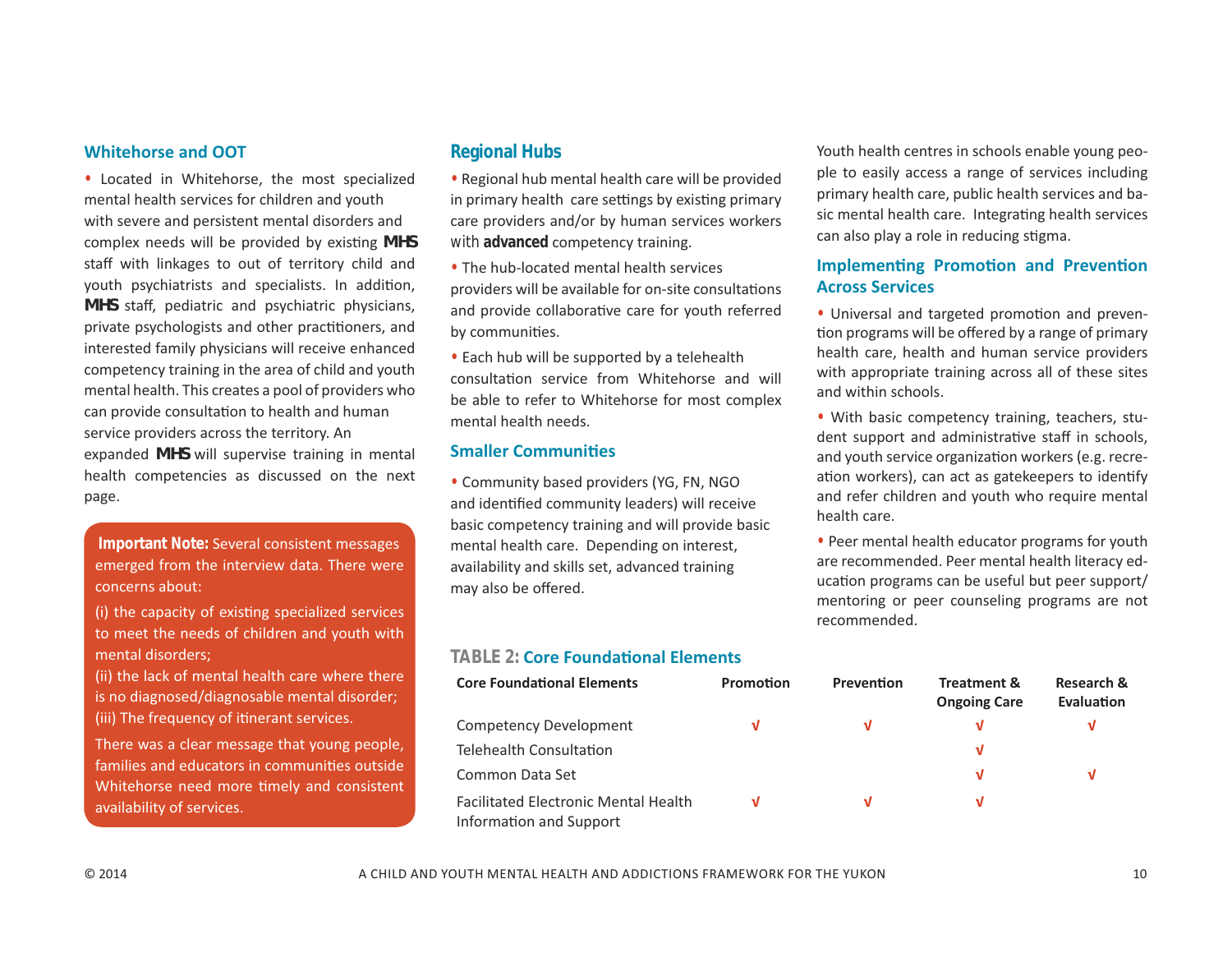# **5.1 Core Foundational Elements:**

### **1. Competency Development**

• Mental health competency development is required for all health and human service workers in communities, regional hubs and Whitehorse at three different levels - basic, advanced, and enhanced with each level building upon the content of the previous one.

• The exact level of competency needs in each community will be determined according to community size, existing resources, strengths and needs. This may range from basic competencies only in small communities to all three levels of competencies in Whitehorse.

#### **Basic Competencies**

Training will include but not be limited to:

- Understanding mental disorders & treatments
- Crisis intervention and management
- · Identification of mental disorders in youth
- Understanding when and how to consult with a mental health professional
- . Engaging young people and families on the pathway to mental health care
- Effective support and problem solving
- Knowledge of referral sources and procedures
- Telehealth use capabilities
- Substance misuse harm reduction strategies
- Culturally informed, evidence based interventions

#### **Advanced Competencies**

Will include the basic training described above and will also include, but will not be limited to:

- Assessment and Diagnosis
- Development, intervening and monitoring of first-line treatment plan
- Engaging youth and families in treatment
- Use of consultation (collaborative care)
- Understanding triage and referral strategies and processes
- Cognitive behavioral therapy
- · Basic psychopharmacology

#### **Enhanced Competencies**

Will include but not be limited to the advanced training described above plus:

- Acute inpatient care
- Psychiatric crisis management
- Advanced psychopharmacology
- · Multiple evidence based psycho-therapeutic options
- Wrap around care/case management
- . The ability to train individuals in the basic and advanced competencies
- Non-residential addictions interventions

### 2. Telehealth Consultation

• Optimal use of existing telehealth consultation capacity in all Yukon communities should include two forms of support:

- **o** Rapid Access where a provider can access a consultation within  $15 - 30$  minutes
- $\Omega$  Usual Access where a provider can access a consultation within 24 - 48 hours
- Small communities should be linked via this service to regional hubs. Regional hubs should be linked to Whitehorse mental health services.

This can be rolled out rapidly in rural and remote settings to link small communities to the larger regional hubs.

. In addition, when telehealth is used in service provision, there is a strong preference for an initial face-to-face consultation.

#### 3. Common Data Set

• Data base development using a user-friendly application would be built on existing health databases and inputs/outputs and be available through electronic links from each community and regional hub. A number of simple to apply, yet valid process and outcome indicators will need to be chosen and evaluation tools assessed.

# 4. Facilitated Flectronic Mental Health **Information and Support**

• Mental health care information and support for young people, families and mental health care providers will be available through a newly-developed Yukon-specific website with links to existing "best in class" youth mental health websites  $-$  such as "teenmentalhealth.org" or "keltymentalhealth.  $ca''$ .

• The website will contain location and contact information for mental health care in each community throughout the Yukon and immediate telephone access to helplines through a 211 type number or Kids Help Phone.

• The website could include a monitored webbased chat capability using a question and answer format with a 24-hour response time supported by a mental health service provider in Whitehorse.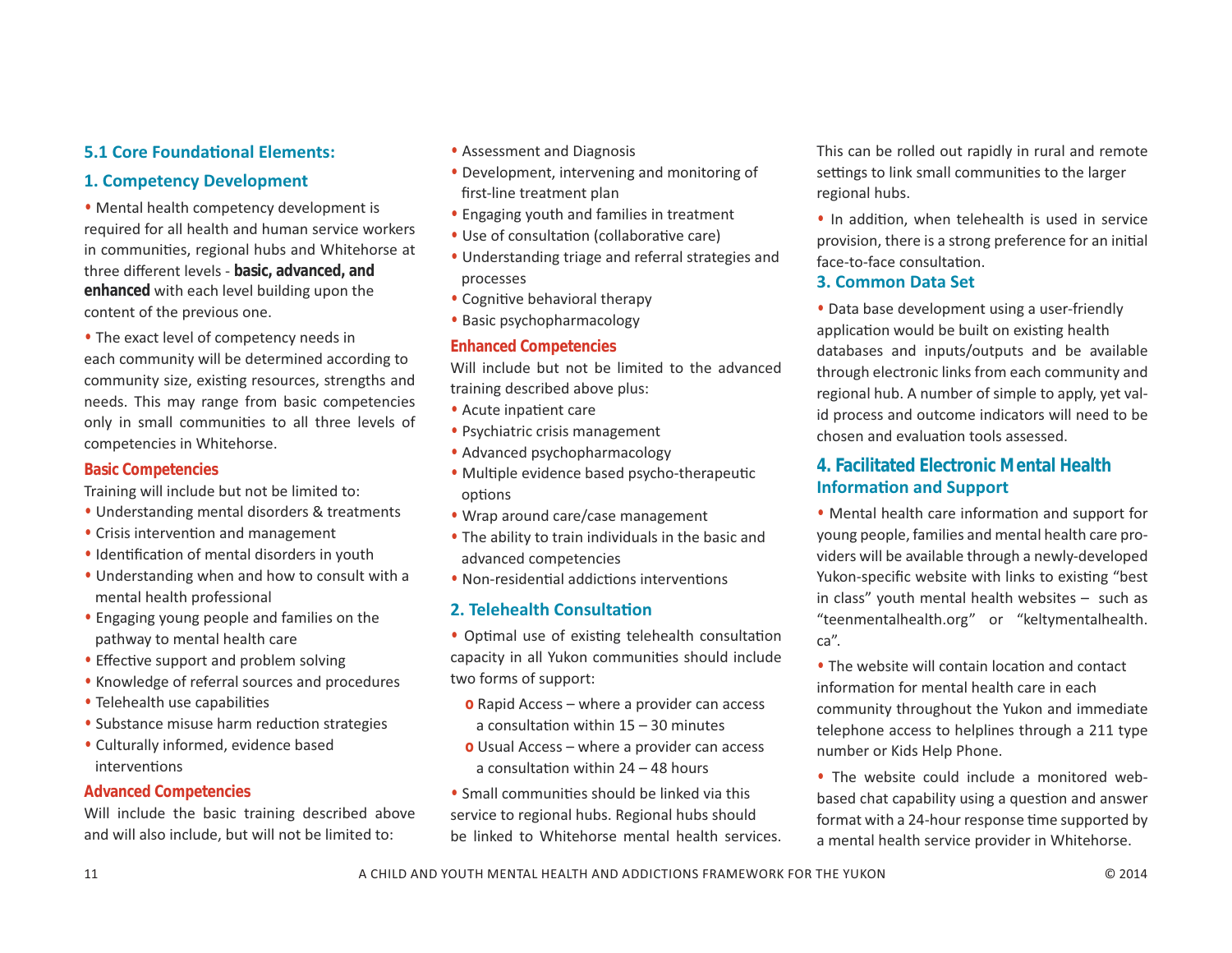# **Policy Dialogue Discussion - Additional Programming Options**

Enhanced programming options that span the spectrum of promotion and prevention, treatment and ongoing care, research and evaluation were presented and discussed at the policy dialogue.

### **Enhanced Treatment & Ongoing Care**

The following options for enhanced treatment services and supports were identified:

1. OOT support can be enhanced by developing a network of specialists to offer 24/7 support (rapid and usual access) augmented by rotating residency placements in Whitehorse.

2. A three-bed community crisis intervention centre could be established in Whitehorse on a trial basis with the possibility of being replicated in individual communities. The purpose is to stabilize young people in crisis and conduct an initial assessment, provide a step down option from the hospital, and provide respite for parents. This strategy is expensive and would require considerable development and planning, additional staff, and additional staff training.

3. During basic competency training, community-based providers (primary care or human service workers working for YG, FNs, NGOs and identified community leaders) will be assisted to develop community-specific plans for responding to individual and family crises. The purpose of a mobile crisis team would to use community-based

resources to manage crises before they escalated to a level requiring a crisis bed or hospitalization in another community where possible.

4. Housing needs were also recognized: (i) supportive housing for youth with severe and complex mental disorders and substance abuse: (ii) crisis, short term and stable housing for at-risk youth who do not have a stable housing situation; and (iii) stable housing options for young people more generally.

### **Enhanced Promotion & Prevention**

Suggestions included options for enhanced prenatal and parenting programs, on the land First Nations programming, school-based, as well as family support programs. Dialogue participants prioritized supports for children and families from infancy through the high school years as follows:

- 1. Support for parents to improve mental health of infants and preschoolers up to age five, which was seen to be particularly important in First Nation communities:
- 2. Social emotional learning in schools for middle school children;
- 3. Mental health literary for young people in secondary school.

School-based programming would be adapted to realities in different communities and supplement existing programs. These promotion and prevention measures should be consistent with the Wellness Plan for Yukon's children and families (Yukon Government, 2014).

### **Enhanced Research & Evaluation**

The group was in agreement about the importance of establishing a consistent approach to evaluating program effectiveness, and setting standards across all mental health care services as enhancements to the framework recommendation of a common data set.

Emphasis was placed on the importance of selecting a small number of mental health care (clinical and system) indicators and creating an annual scorecard on how well those indicators have been achieved. Note that suicide rates should not be chosen as an indicator of effectiveness of mental health care as they reflect complex factors beyond the provision of mental health care.

..................................

# **Policy Dialogue Feedback**

There was support for options to encourage families to work together to advance mental health literacy, promote mental wellness, and advocate for the mental health needs of children, youth and families throughout the Yukon. It was recommended that the mandate of an existing family NGO be expanded. 

"...I'm not convinced that we are doing enough upstream work in the Yukon, I think we could probably with minimal amount of money really have... folks in the schools for catching kids before they really have a diagnosable mental health problem and resolving a lot of issues there."

# **[Policy Advisor]**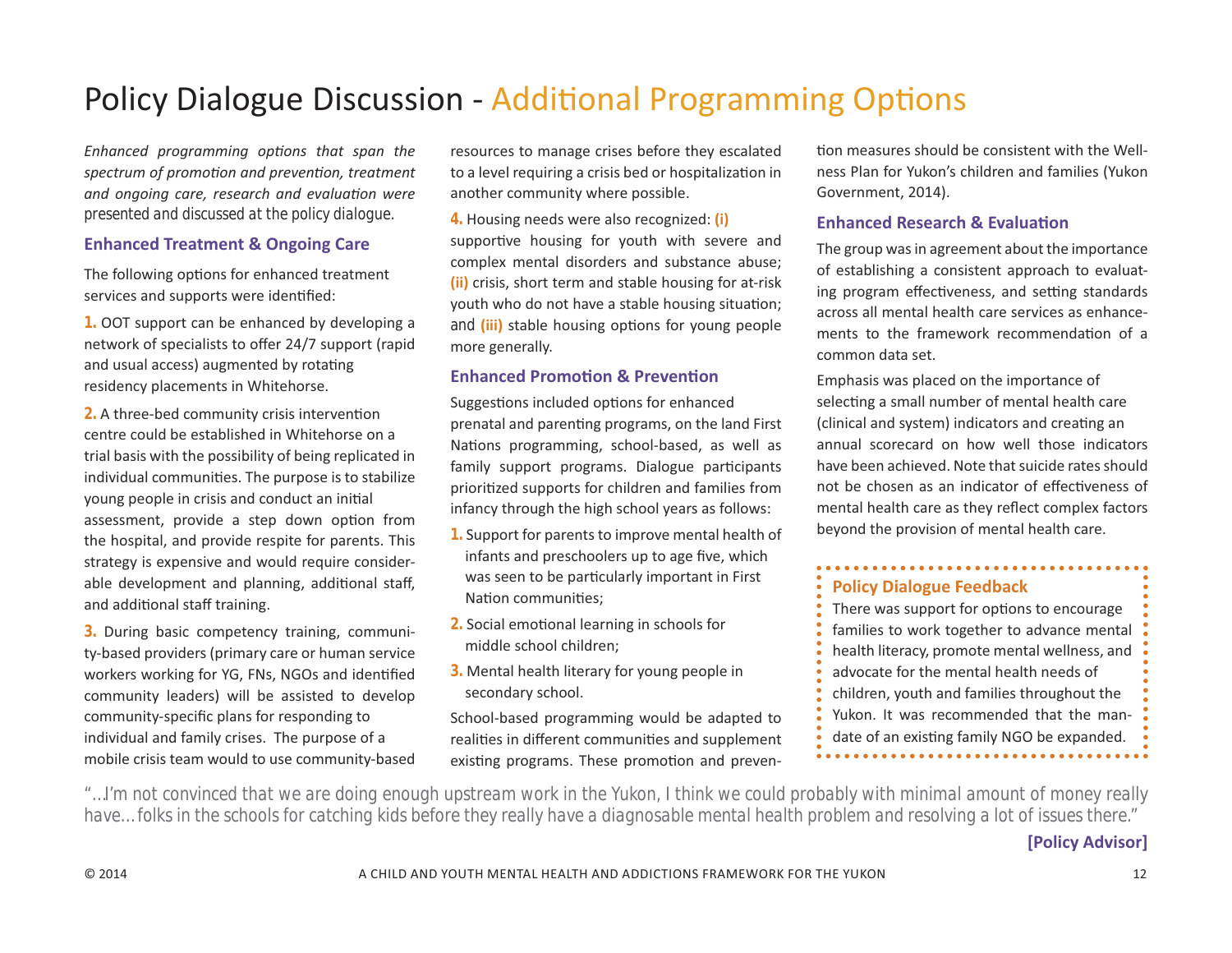# The Way Forward

• This framework is a basis for joint planning of child and youth mental health care in the Yukon. It supports collaborative action in setting goals, managing budgets, conducting evaluations and research, and transparent reporting.

• Mental health care must be easily accessible and available throughout the entire health and human services systems, not compartmentalized within mental health services if it is to meet the needs expressed by Yukon Stakeholders (Mulvale and Kutcher, 2014).

• Children, youth and families in every community will have expanded programming to promote early childhood development, socio-emotional learning, mental health literacy, self-help resources and more timely and appropriate responses to mental health and substance use problems and disorders.

• This approach will require transformative thinking, participant understanding of and adherence to a new way of working and the establishment of structural and funding approaches that do not fit existing frameworks.

• All mental health care activities must be shaped and co-directed by young people and families, to help develop a system of care that is based on, aligned with and responsive to their needs. This will require meaningful participation of young people and families in all aspects of planning, delivery and evaluation.

• Adherence to best available scientific evidence to guide all interventions, and ongoing evaluation will continuously determine what is working well

and what is not working well. The willingness and mandate to change what is delivered as new and better evidence becomes available and as evaluation results become known is required to make this framework a living document.

• A general consensus on both the overall direction of the reforms needed to achieve these goals and a willingness to eschew existing self-interest and traditional ways of operating amongst people and organizations that currently are involved in the delivery of health and human services is needed.

• Priorities and timelines will need to be set, new and existing programs require development, and evaluations of expected outcomes must reflect economic, cultural and socio-political realities.

**Important Note:** This is transformative change and requires leadership and political will to achieve it. Creating a Yukon that can facilitate the optimal development of young people and their families and effectively, sustainably and cost-effectively provide for their mental health care needs is a reachable goal. Success will not be measured by saying what should be done but by doing what should be done.

#### **Potential Next Steps**

1. Establish an implementation committee that includes YG, FNs, CYFN, NGOs, private practitioners, family members and service recipients. **2.** Reallocate and expand existing training resources toward mental health competency development throughout the Health and Human Services Workforce under the guidance of an

#### expanded *MHS* as follows:

#### **i.** Basic Competency Development:

Work with communities outside Whitehorse to identify health and human service workers in each community who would be best placed, with appropriate training to deliver basic mental health care.

**ii. Advanced Competency Development:** for existing primary health care and health and human services workers in selected regional hubs in Yukon.

**iii. Enhanced Competency Development:** in child and youth mental health treatment for mental health clinicians, pediatricians, psychologists, psychiatrists, and interested family physicians within Whitehorse.

**3.** Review existing telehealth capacities in communities throughout the Yukon to offer rapid mental health consultation between communities, regional hubs, and specialist services in Whitehorse and OOT.

**4.** Pursue research to develop elements for a common data set tailored to Yukon circumstances.

5. Develop a web application to offer specialized support to families, children, and health and human service providers throughout Yukon, in line with the framework recommendations.

6. Review OOT placements for youth with behavioral disorders and interventions offered to this population. Consider the development of cost-effective "in territory" evidence-based interventions and modify the use of resources for OOT placements based on this review.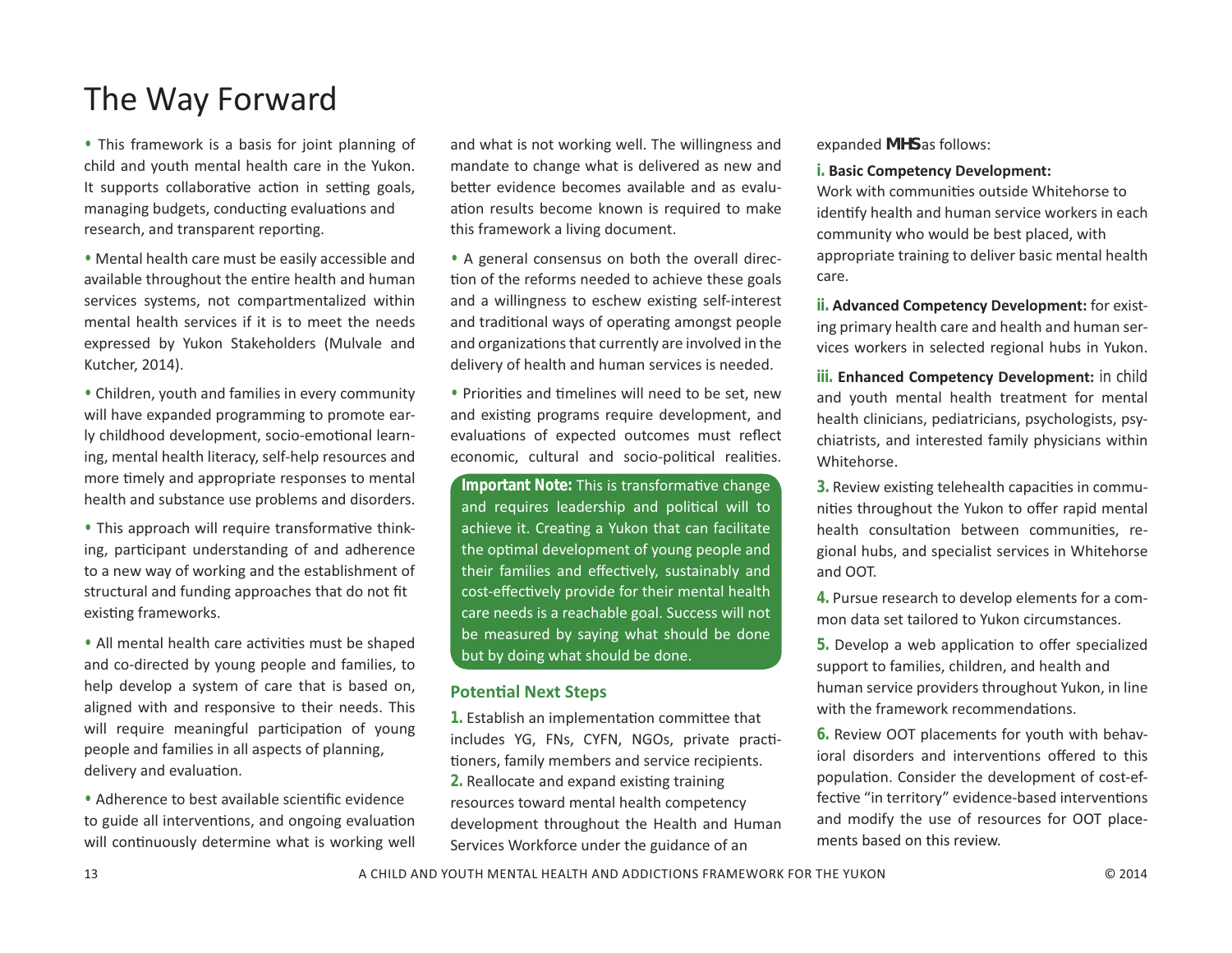# References

- 1. American Psychiatric Association. (2013). Diagnostic and statistical manual of mental disorders (5th ed.). Arlington, VA: American Psychiatric Publishing.
- 2. Health Intelligence Inc. and Associates (2014) A Clinical Plan for Yukon Territory: Final Report.
- 3. Kutcher, S. and McLuckie, A. for the Child and Youth Advisory Committee, Mental Health Commission of Canada. (2010). Evergreen: A child and youth mental health framework for Canada. Calgary, AB: Mental Health Commission of Canada.
- 4. Mental Health Commission of Canada (2010). Evergreen: A child and youth mental health framework for Canada. A Project of the Child and Youth Advisory Committee of the Mental Health Commission of Canada. Calgary, AB: Mental Health Commission of Canada.
- 5. Mulvale, G.; Kutcher, S.; Randall, G.; Wakefield, P.; Longo, C.; Abelson, J.; Winkup, J.; Wishart, J. (2015) Final Research Report: A Child and Youth Mental Health and Addictions Framework For the Yukon. Research Report, McMaster University; Hamilton
- 6. World Health Organization. (2008). ICD-10: International statistical classification of diseases and related health problems (10th Rev. ed.). New York, NY: Author.
- 7. Yukon Government (2014). On the path together: Wellness Plan for Yukon's Children and Families. Department of Health and Social Services.